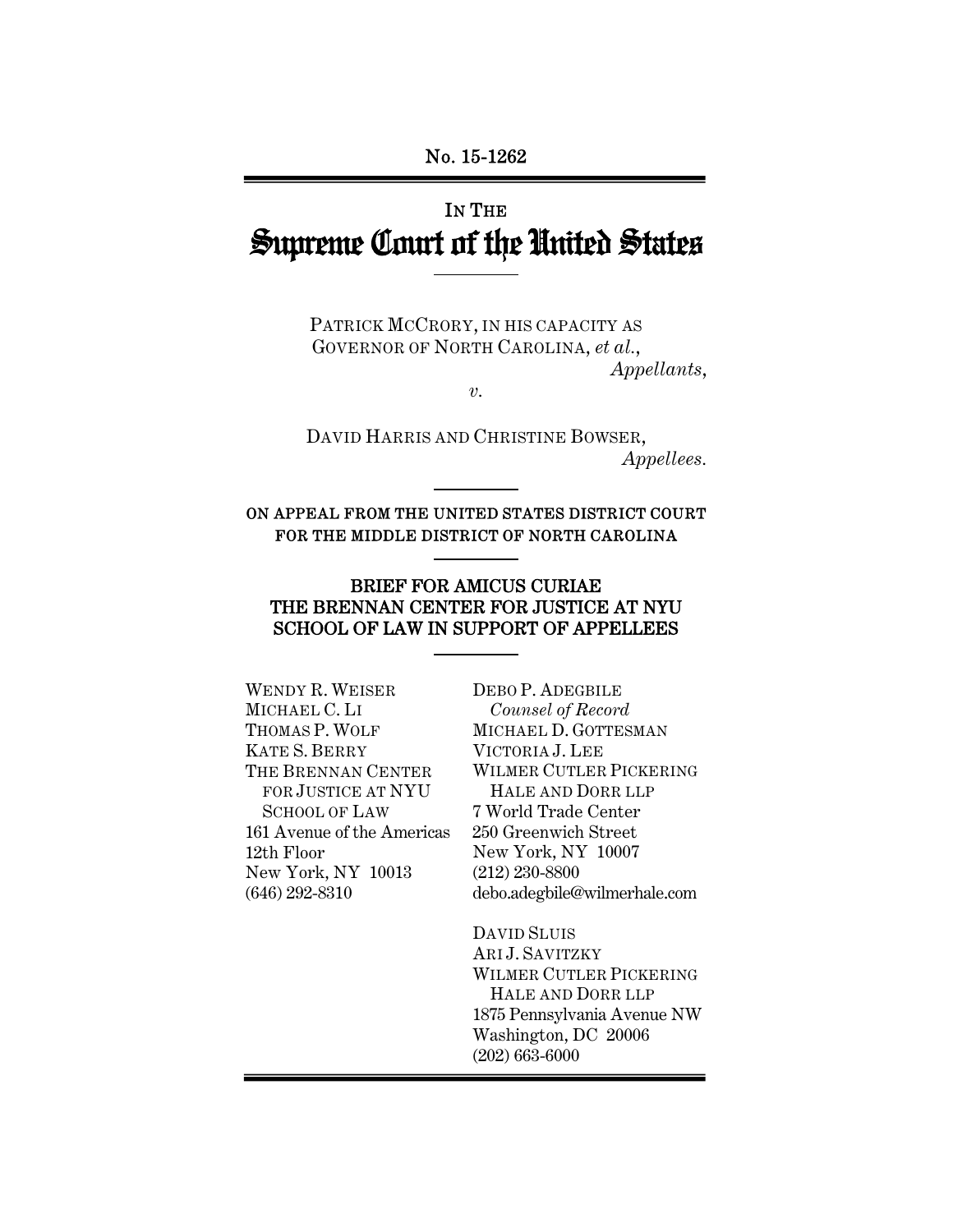## TABLE OF CONTENTS

| Page                                                                                                                                                      |
|-----------------------------------------------------------------------------------------------------------------------------------------------------------|
|                                                                                                                                                           |
| INTEREST OF AMICUS CURIAE1                                                                                                                                |
| INTRODUCTION AND SUMMARY OF                                                                                                                               |
|                                                                                                                                                           |
| THE "PREDOMINANT FACTOR" INQUIRY IS<br>Ι.<br>INFORMED BY THE FULL LEGISLATIVE<br>AND POLITICAL CONTEXT OF THE CHAL-                                       |
| A. The "Predominant Factor" Inquiry<br>Seeks To Identify Impermissible Ra-<br>cial Motives That Violate The Equal                                         |
| B. Under This Court's Precedents, The<br>Political Context Of Challenged State<br>Action May Be Probative Of Imper-                                       |
| C. Political Dynamics And The Presence<br>Of Racial Discrimination In Other Leg-<br>islation And Official Acts May Be<br>Especially Probative Of Improper |
| II. CONTEXTUAL EVIDENCE FROM NORTH<br>CAROLINA IS PROBATIVE OF IMPROPER<br>RACIAL MOTIVATIONS IN THE 2011 REDIS-                                          |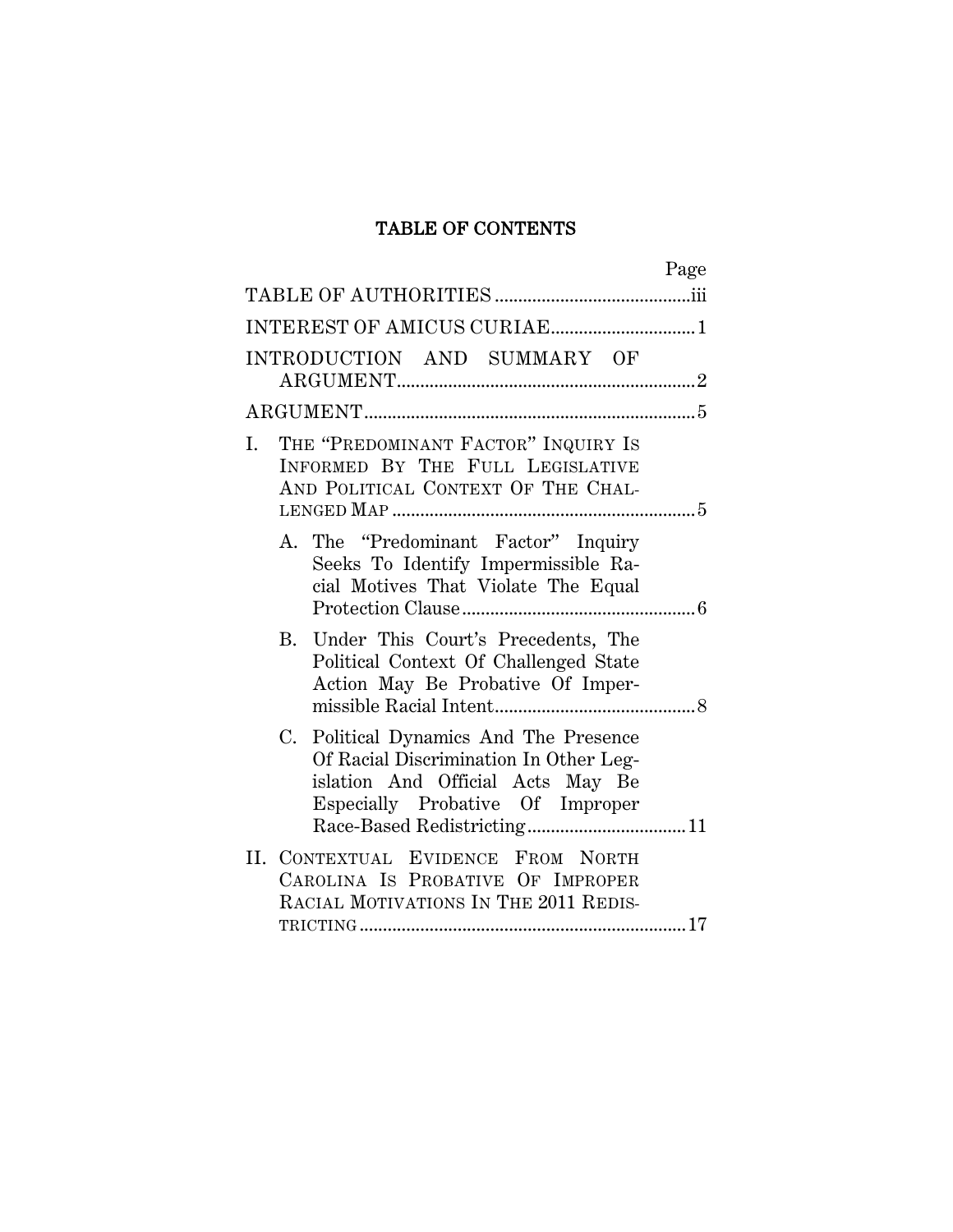## TABLE OF CONTENTS—Continued

|--|

| A. Statewide Political Dynamics Are<br>Probative Of Impermissible Racial<br>Considerations In The 2011 Redistrict- |
|--------------------------------------------------------------------------------------------------------------------|
|                                                                                                                    |
| B. The Redistricting Process Itself Evi-<br>dences The Influence Of Impermissible                                  |
| C. Racially Discriminatory Laws And<br>State Action From The Same Period<br>As The 2011 Redistricting, Are Also    |
| Probative Of Discriminatory Intent25                                                                               |
|                                                                                                                    |

ii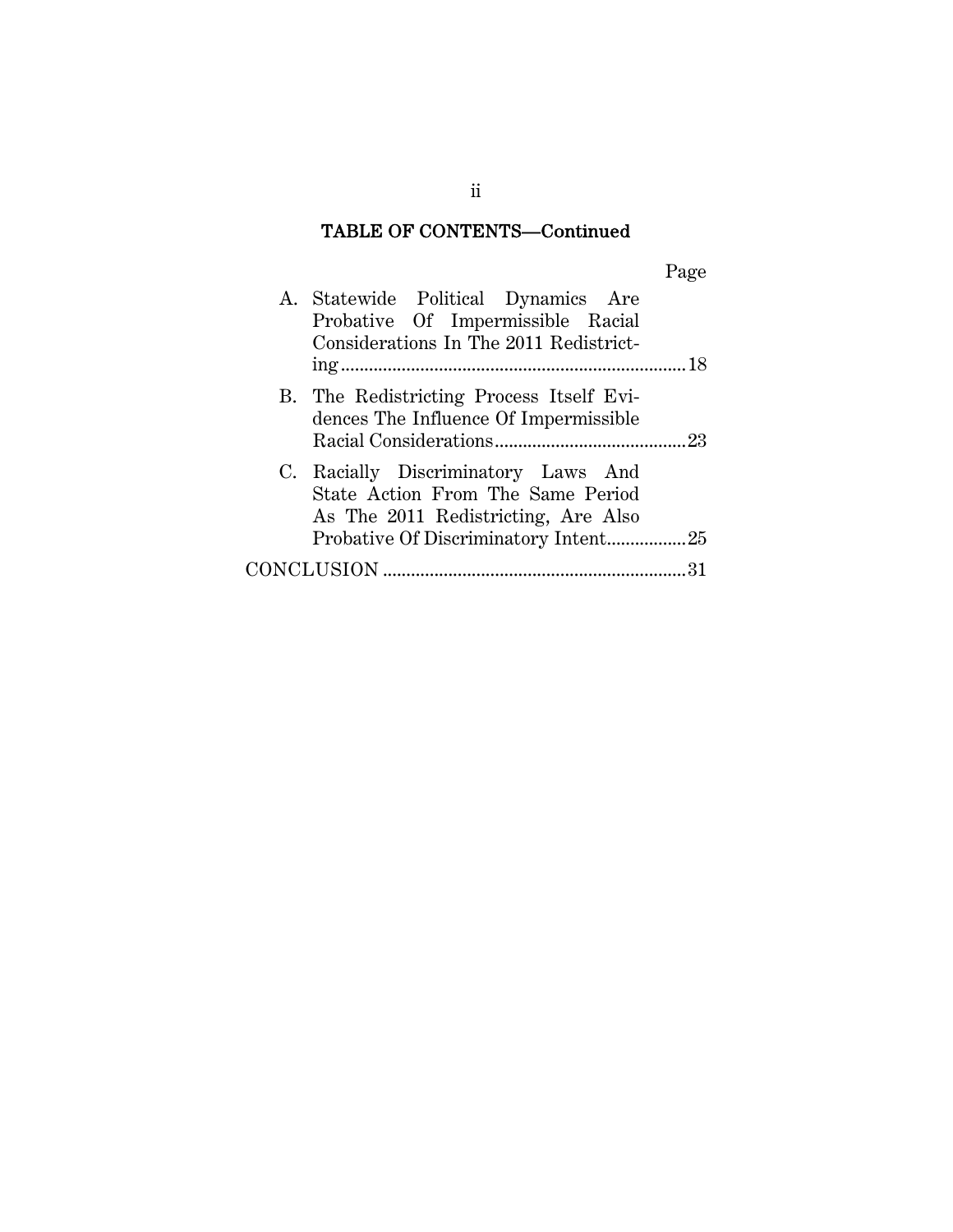## TABLE OF AUTHORITIES

## CASES

Page(s)

| Alabama Legislative Black Caucus v. Ala-                                                          |
|---------------------------------------------------------------------------------------------------|
| Bethune-Hill v. Virginia State Board of<br><i>Elections</i> , 141 F. Supp. 3d 505 (E.D. Va.       |
| Bush v. Vera, 517 U.S. 952 (1996) 7, 11, 13, 22                                                   |
| City of Richmond v. J.A. Croson Co., 488 U.S.                                                     |
| Committee for a Fair & Balanced Map v.<br>Illinois State Board of Elections, 835 F.               |
| Covington v. North Carolina, --- $F.R.D.$ ----,<br>2016 WL 4257351 (M.D.N.C. Aug. 11, 2016)23, 25 |
|                                                                                                   |
| Fletcher v. Lamone, 831 F. Supp. 2d 887<br>(D. Md. 2011), aff'd, 133 S. Ct. 29 (2012) 14          |
| Gomillion v. Lightfoot, 364 U.S. 339 (1960)7, 8                                                   |
| Harris v. McCrory, 159 F. Supp. 3d 600                                                            |
|                                                                                                   |
| $\it Hunter~v.\ Erickson, 393~U.S.\ 385\ (1969)7$                                                 |
| In re Burlington Coat Factory Securities<br>Litigation, 114 F.3d 1410 (3d Cir. 1997) 15           |
| Johnson v. De Grandy, 512 U.S. 997 (1994)3, 11                                                    |
|                                                                                                   |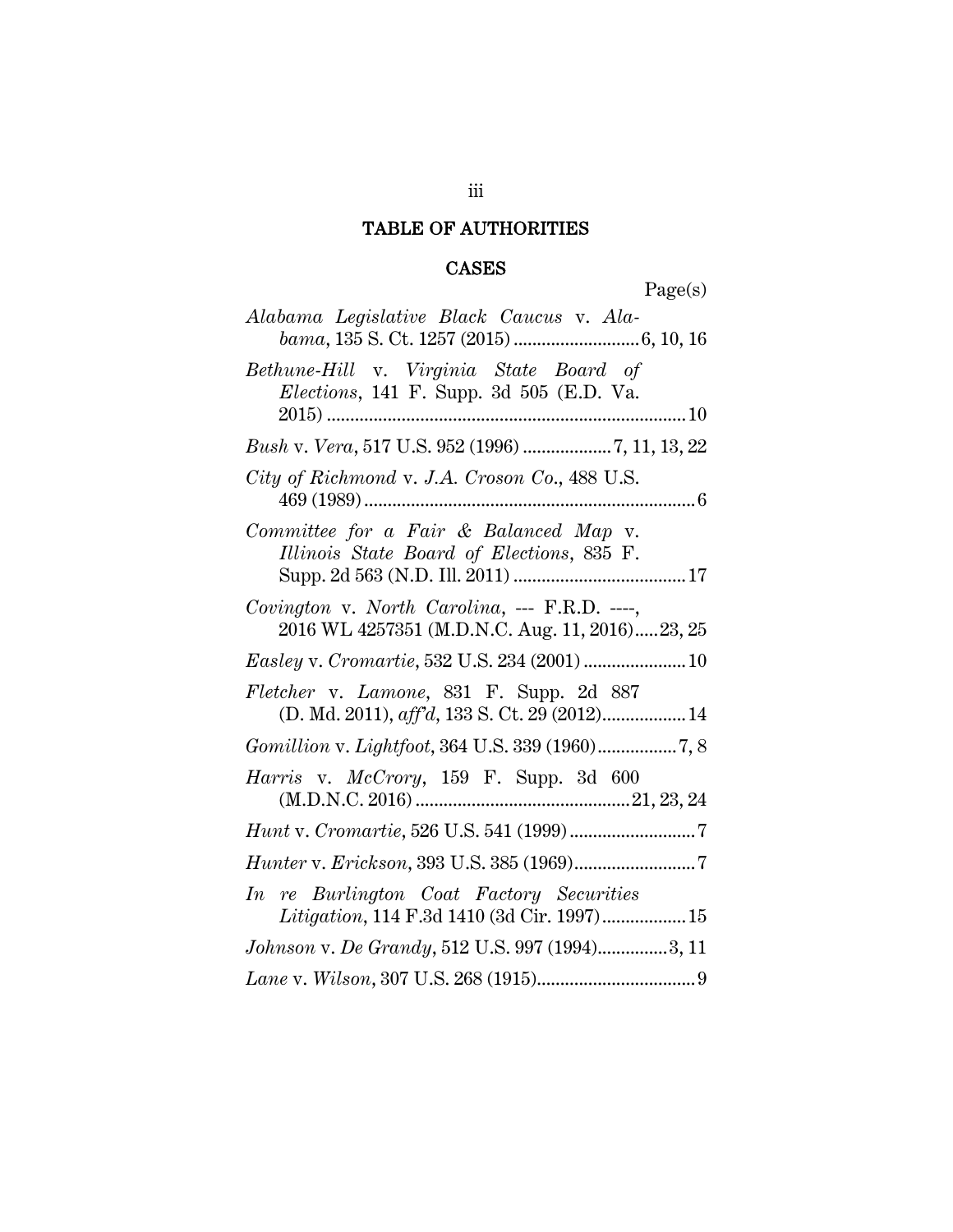| League of United Latin American Citizens v.<br>Perry, 548 U.S. 399 (2006)9, 13, 18, 19, 28 |
|--------------------------------------------------------------------------------------------|
| Miller v. Johnson, 515 U.S. 900 (1995) 2, 3, 8, 10, 11, 16                                 |
| North Carolina State Conference of NAACP v.                                                |
| $Powers\ v.\ Ohio, 499\ U.S.\ 400\ (1991)7$                                                |
| Reynolds v. Sims, 377 U.S. 533 (1964)  12                                                  |
|                                                                                            |
| San Antonio Independent School District v.                                                 |
|                                                                                            |
| Shelby County v. Holder, 133 S. Ct. 2612 (2013) 26                                         |
| Terry v. Adams, 345 U.S. 461 (1953) 15                                                     |
| United States v. Carolene Products Co.,                                                    |
| Village of Arlington Heights v. Metropolitan<br>Housing Development Corp., 429 U.S. 252    |
|                                                                                            |
| Washington v. Seattle School District No. 1,                                               |
| White v. Regester, 412 U.S. 755 (1973) 10, 16                                              |
|                                                                                            |

iv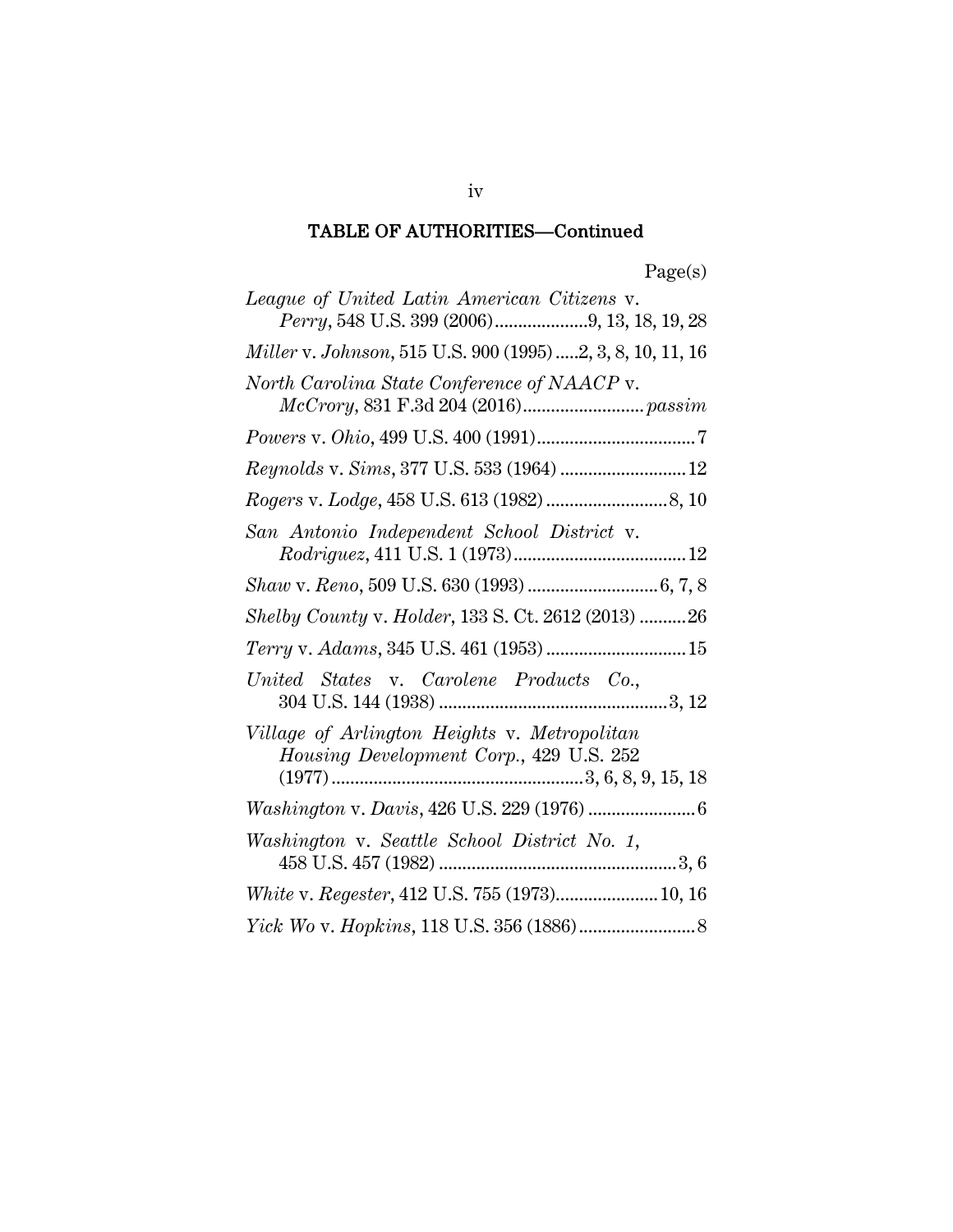Page(s)

## DOCKETED CASES

|  |  | Action NC v. Strach, No. 1:15-cv-1063 |  |
|--|--|---------------------------------------|--|
|  |  |                                       |  |

## CONSTITUTIONAL AND STATUTORY PROVISIONS

| National Voter Registration Act, |  |
|----------------------------------|--|

## RULES

## OTHER AUTHORITIES

| Balz, Dan, The GOP Takeover in the States,         |    |
|----------------------------------------------------|----|
| Wash. Post, Nov. 13, 2010, available at            |    |
| http://www.washingtonpost.com/wp-dyn/co            |    |
| ntent/article/2010/11/13/AR2010111302389.          |    |
| html                                               | 19 |
| Campbell, Colin, <i>Early Voting Reduced in 23</i> |    |
| NC Counties; 9 Drop Sunday Voting After            |    |
| NCGOP Memo, Raleigh News & Observer,               |    |
| Sept. 6, 2016, <i>available at http://www.news</i> |    |
| observer.com/news/politics-government/ele          |    |
|                                                    |    |
|                                                    |    |

v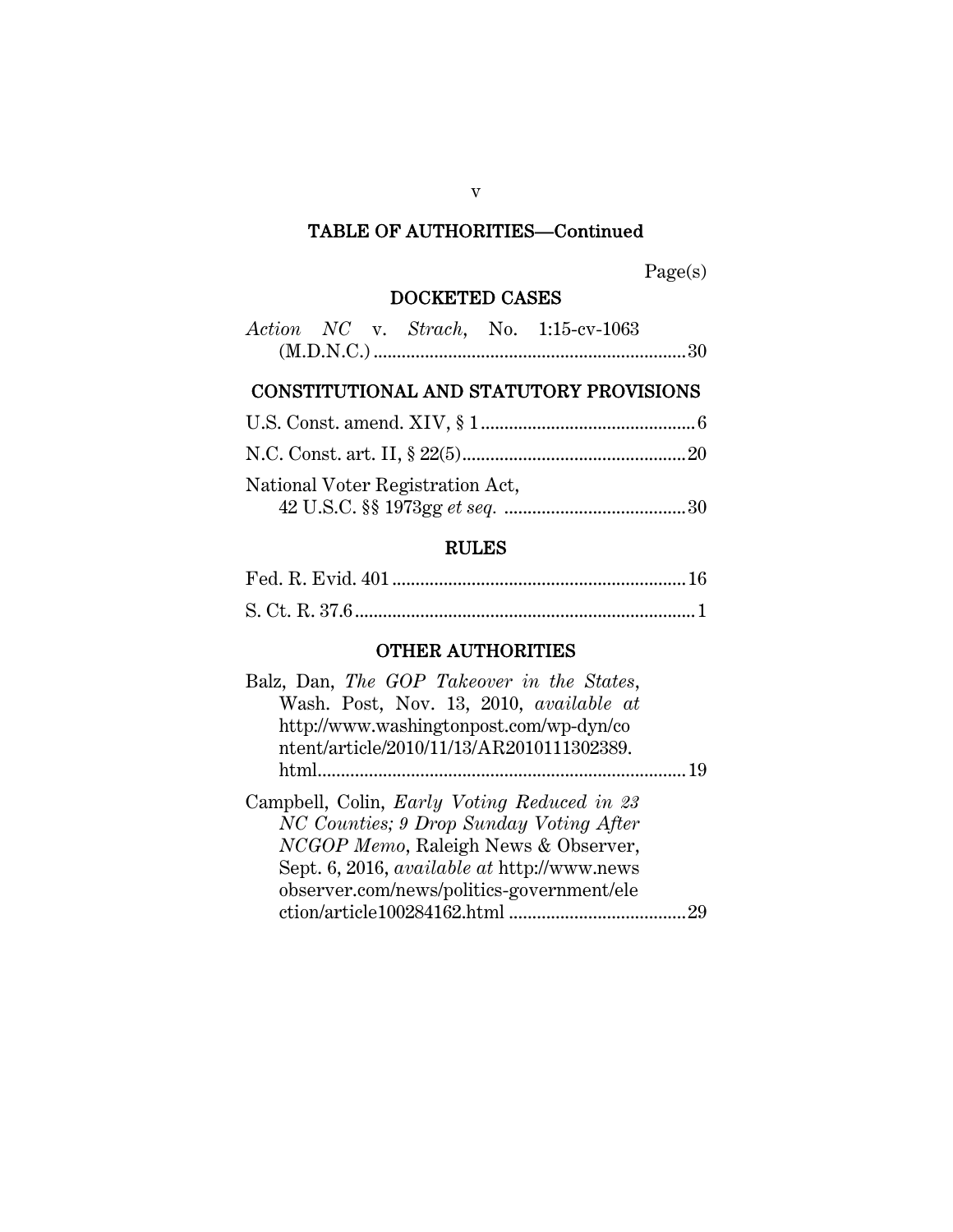| CensusScope, North Carolina: Analysis of<br>U.S. Decennial Census Data through 2010,<br><i>available</i> at http://censusscope.org/2010<br>Census/states.php?state=NC&name=North                                                                          |
|-----------------------------------------------------------------------------------------------------------------------------------------------------------------------------------------------------------------------------------------------------------|
| Democracy North Carolina Press Release,<br>Republicans, African Americans, Women<br>and Seniors Post Highest Turnout Rates<br>in North Carolina (Dec. 19, 2012),<br><i>available</i> at http://nc-democracy.org/<br>downloads/NCVoterTurnout2012PR.pdf 19 |
| <i>Election 2004</i> , CNN, available at http://www.<br>cnn.com/ELECTION/2004/ (last visted Oct.                                                                                                                                                          |
| Ely, John Hart, Democracy and Distrust (1980)12                                                                                                                                                                                                           |
| Flanagin, Jake, Is It Voter Fraud Or Voter Sup-<br>pression In 2014, N.Y. Times, Oct. 31, 2014,<br><i>available at http://op-talk.blogs.nytimes.com/</i><br>2014/10/31/voter-suppression-strikes-back-                                                    |
| Gannon, Patrick, NC Election Officials<br>Identify Hundreds of Cases of Potential<br>Voter Fraud, Charlotte Observer, Apr. 2,<br>2014, available at http://www.charlotte<br>observer.com/news/politics-government/                                        |
| Hood, M.V., III & Seth C. McKee, What Made<br>North Carolina Blue? In-Migration and<br>the 2008 North Carolina Presidential Vote,                                                                                                                         |

vi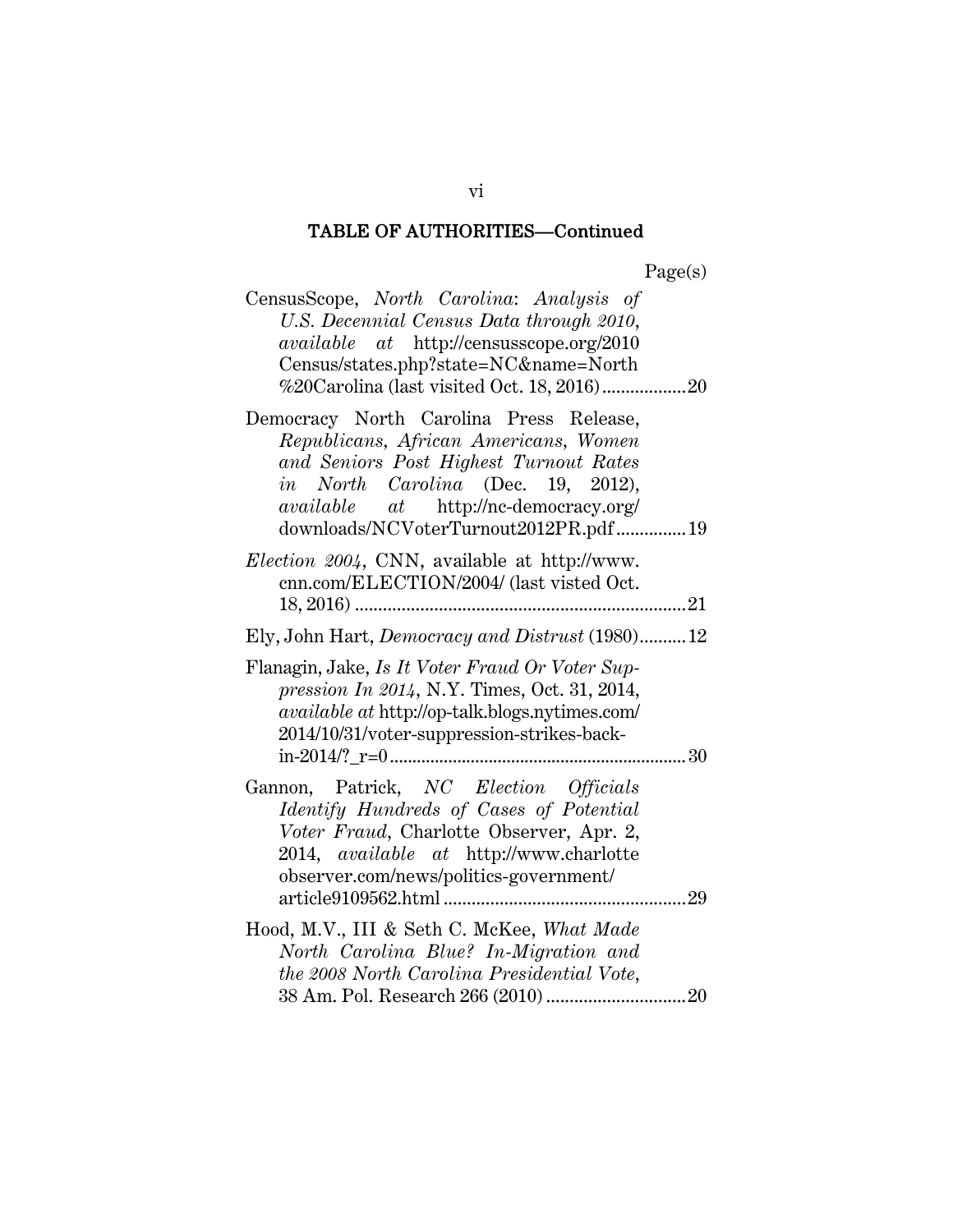| Issacharoff, Samuel, Political Judgments,                                                                                                                                                                                                                          |
|--------------------------------------------------------------------------------------------------------------------------------------------------------------------------------------------------------------------------------------------------------------------|
| Kromm, Chris, Election 2008: How Did Obama<br>Win $NC$ ?, Facing South (Nov. 7, 2008),<br><i>available at https://www.facingsouth.org/</i><br>2008/11/election-2008-how-did-obama-win-                                                                             |
| North Carolina Senate Results—2014 Election<br>Center, CNN (Dec. 17, 2014), available at<br>http://www.cnn.com/election/2014/results/m                                                                                                                             |
| Porter-Rockwell, Brenda, Minorities More<br>Likely to Fall into ACA Coverage Gap,<br>North Carolina Health News (Apr. 21,<br>2014), available at http://www.north<br>carolinahealthnews.org/2014/04/21/minoriti<br>es-more-likely-to-fall-into-aca-coverage-gap/28 |
| President Exit Polls - President 2012, N.Y.<br>Times, <i>available at http://elections.nytimes</i><br>.com/2012/results/president/exit-polls (last                                                                                                                 |
| Rogers, Kevin J., North Carolina's<br>Unemployment Experiment is a Failure,<br>Charlotte Observer, Feb. 23, 2016,<br><i>available at http://www.charlotteobserver</i><br>.com/opinion/op-ed/article62016117.html28                                                 |
| Rural Policy Research Institute, Demographic<br>and Economic Profile: North Carolina<br>(updated June 2006), <i>available at http://</i><br>www.rupri.org/Forms/NorthCarolina.pdf20                                                                                |

vii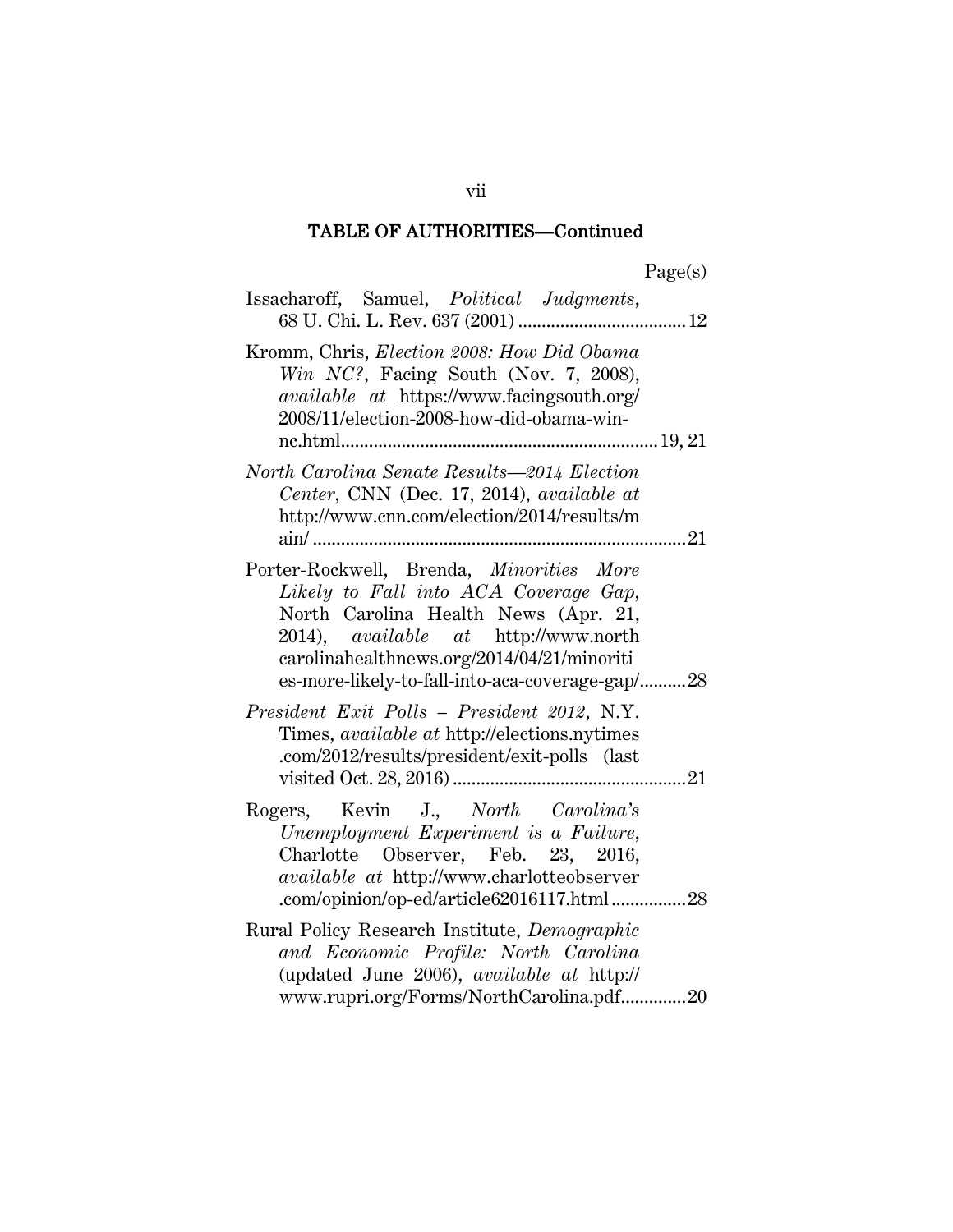| agets |
|-------|
|-------|

| Severson, Kim, North Carolina Repeals Law<br>Allowing Racial Bias Claim in Death<br>Penalty Challenges, N.Y. Times, June 5,<br>2013, <i>available at http://www.nytimes.com/</i><br>2013/06/06/us/racial-justice-act-repealed-in-                                                                                |  |
|------------------------------------------------------------------------------------------------------------------------------------------------------------------------------------------------------------------------------------------------------------------------------------------------------------------|--|
| The Thurgood Marshall Institute at LDF,<br>Democracy Diminished: State and Local<br><i>Threats to Voting Post-Shelby County v.</i><br>Holder (2016), <i>available at http://www.</i><br>naacpldf.org/files/publications/Democracy%<br>20Diminished-State%20and%20Local%20<br>Voting%20Changes%20Post-Shelby%20v. |  |
| Tomsic, Michael, State Board Settles Early<br>Voting Fights in Mecklenburg, Other<br>Counties, WFAE (Sept. 9, 2016), available<br>at http://wfae.org/post/state-board-settles-<br>early-voting-fights-mecklenburg-other-                                                                                         |  |
| U.S. Commission on Civil Rights, <i>Increasing</i><br>Compliance with Section 7 of the National<br>Voter Registration Act (Aug. 2016),<br><i>available</i> at http://www.usccr.gov/pubs/                                                                                                                         |  |

viii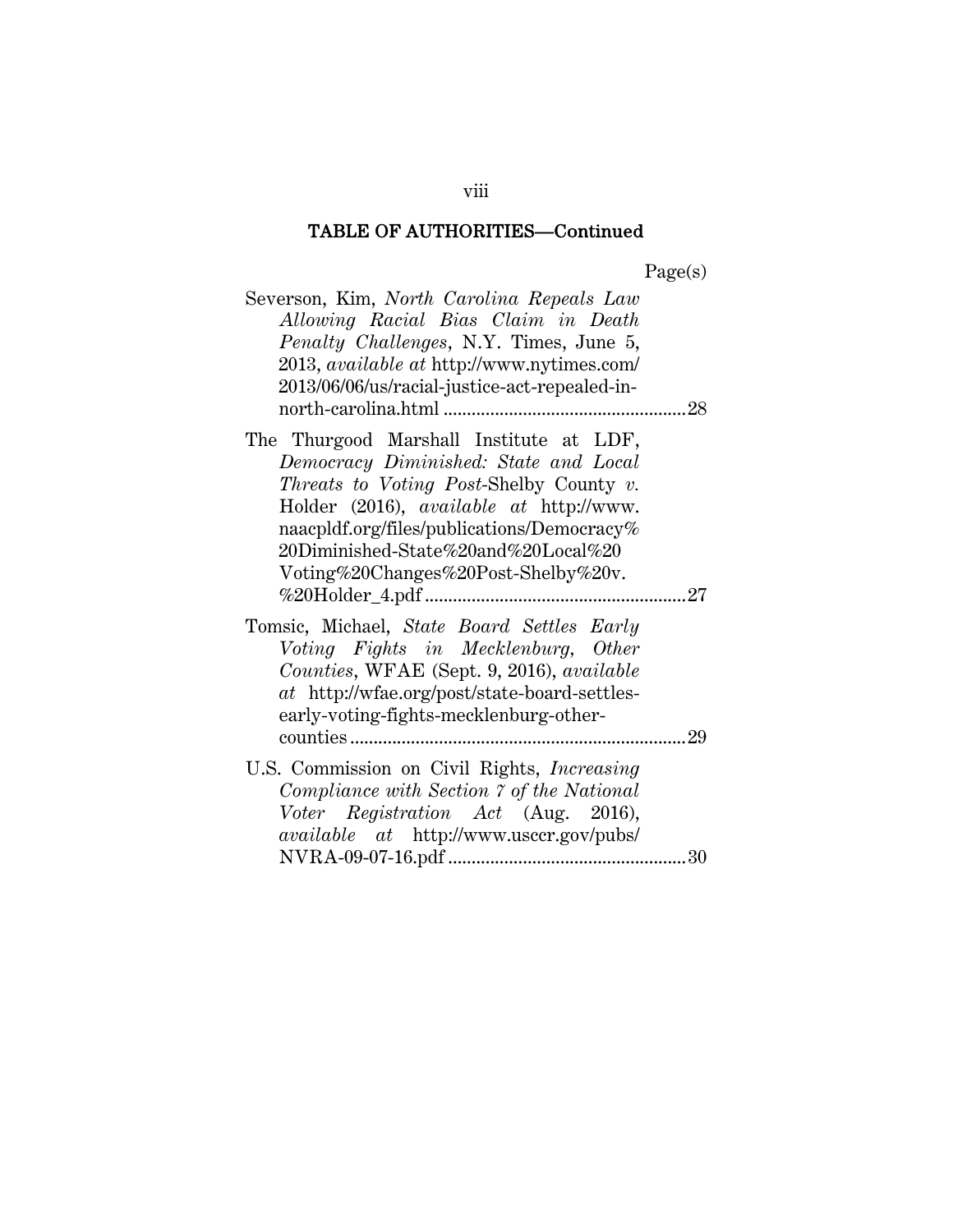| age(s |
|-------|
|-------|

| of the North Carolina Voting Bill Dubbed<br><i>the "Monster" Law</i> , Wash. Post, Sept. 2,<br>2016, <i>available at</i> https://www.washington<br>post.com/politics/courts_law/inside-the-rep<br>ublican-creation-of-the-north-carolina-votin<br>g-bill-dubbed-the-monster-law/2016/09/01/<br>79162398-6adf-11e6-8225-fbb8a6fc65bc_ |
|--------------------------------------------------------------------------------------------------------------------------------------------------------------------------------------------------------------------------------------------------------------------------------------------------------------------------------------|
| 27<br>.                                                                                                                                                                                                                                                                                                                              |
| Whisenant, David, Board of Elections Expands<br>Early Voting in Wake County, WNCN<br>(Sept. 8, 2016), available at http://wncn<br>.com/2016/09/08/board-of-elections-to-settle                                                                                                                                                       |
| Wilson, Reid, <i>North Carolina Early-Voting</i><br>Cuts Could Dampen Black Vote, The Hill<br>(Sept. 7, 2016), available at http://thehill<br>.com/homenews/campaign/294804-north-<br>carolina-early-voting-cuts-could-dampen-<br>29                                                                                                 |
| Wines, Michael, Critics Say North Carolina is<br>Curbing Black Vote. Again., N.Y. Times,<br>Aug. 30, 2016, <i>available at http://www.</i><br>nytimes.com/2016/08/31/us/politics/election-                                                                                                                                           |

ix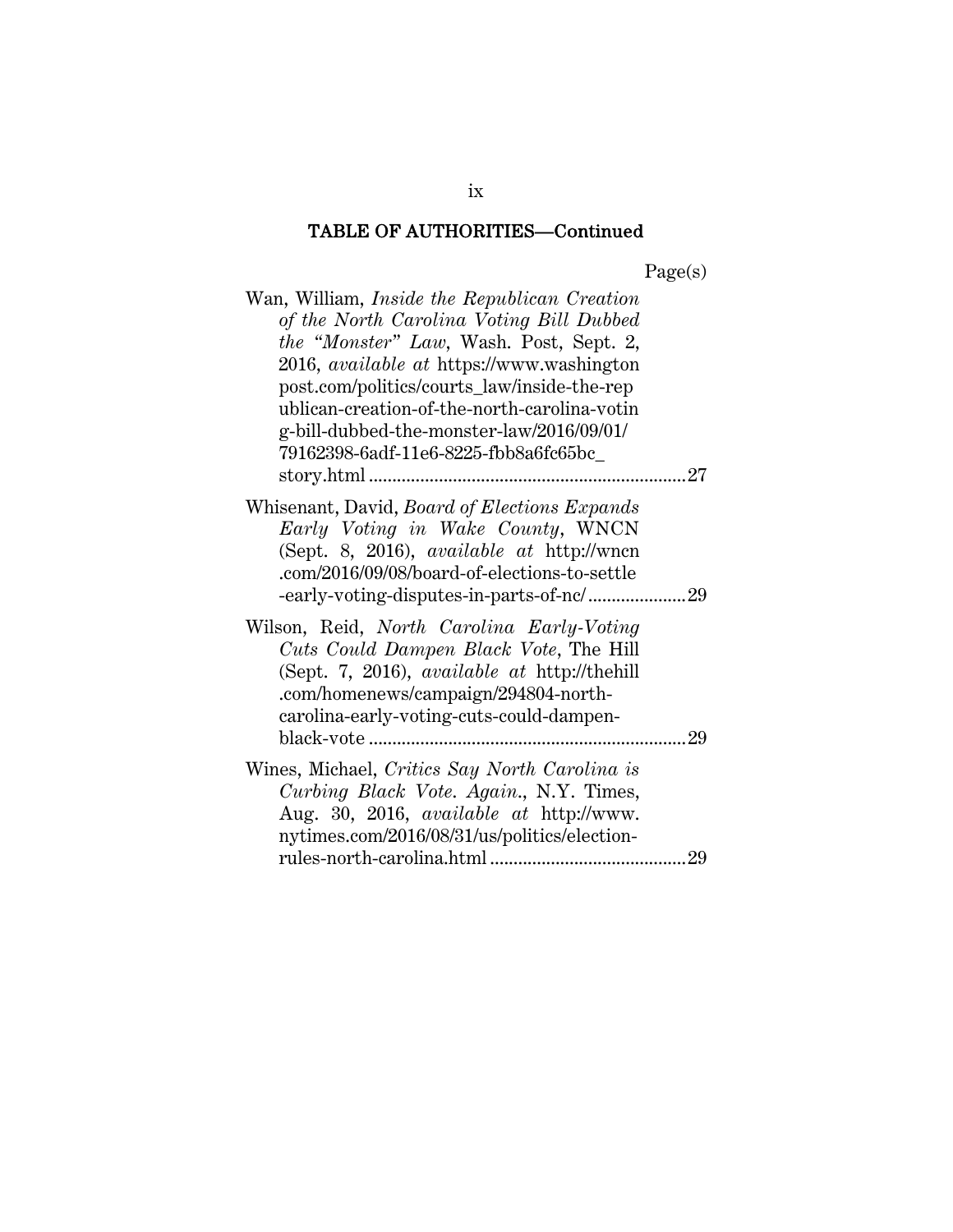## IN THE Supreme Court of the United States

#### No. 15-1262

PATRICK MCCRORY, IN HIS CAPACITY AS GOVERNOR OF NORTH CAROLINA, *et al.*, *Appellants*,

*v.* 

DAVID HARRIS AND CHRISTINE BOWSER, *Appellees.* 

ON APPEAL FROM THE UNITED STATES DISTRICT COURT FOR THE MIDDLE DISTRICT OF NORTH CAROLINA

#### BRIEF FOR AMICUS CURIAE THE BRENNAN CENTER FOR JUSTICE AT NYU SCHOOL OF LAW IN SUPPORT OF APPELLEES

#### INTEREST OF AMICUS CURIAE<sup>1</sup>

Amicus curiae the Brennan Center for Justice at New York University School of Law ("the Brennan Center") is a not-for-profit, non-partisan think tank and public interest law institute that seeks to improve systems of democracy and justice. It was founded in 1995

 1 Pursuant to Rule 37.6, amicus affirms that no counsel for a party authored this brief in whole or in part, and that no person other than amicus and its counsel made a monetary contribution to its preparation or submission. The parties' letters consenting to the filing of amicus curiae briefs have been filed with the Clerk's office. This brief does not purport to convey the position of New York University School of Law.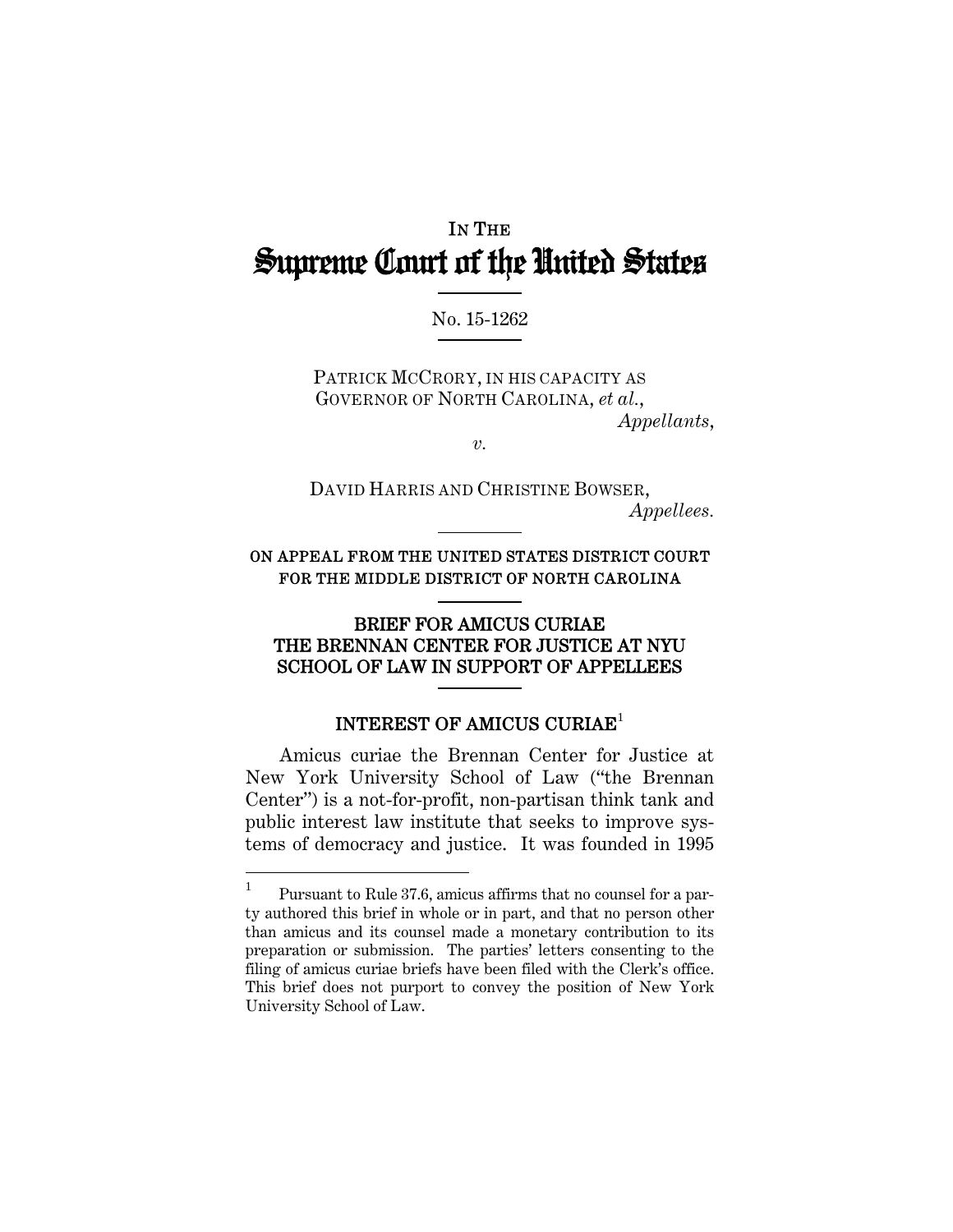to honor the extraordinary contributions of Justice William J. Brennan, Jr. to American law and society. Through its Democracy Program, the Brennan Center seeks to bring the idea of representative selfgovernment closer to reality, including through work to protect the right to vote and to ensure fair redistricting practices. The Brennan Center conducts empirical, qualitative, historical, and legal research on redistricting and electoral practices, monitors racial gerrymandering, partisan gerrymandering, and other redistricting suits in the nation's courts, and regularly participates in redistricting and voting rights cases before the Court.

The Brennan Center takes an interest in this case because Appellants ask this Court to reverse the opinion of a lower court invalidating a map on racial gerrymandering grounds. Through this brief, the Brennan Center seeks to explain how this Court's bedrock Fourteenth Amendment precedents counsel in favor of affirmance. The Brennan Center hopes that this perspective will help the Court resolve this case in a manner that fully protects against improper racial discrimination while reinforcing the consistency of the Court's broader constitutional jurisprudence.

#### INTRODUCTION AND SUMMARY OF ARGUMENT

Appellees' brief marshals significant direct and circumstantial evidence demonstrating that improper racial considerations were the "predominant factor" in North Carolina's 2011 congressional redistricting, *Miller*  v. *Johnson*, 515 U.S. 900, 916 (1995). But there is more. In this case and others, contextual evidence about the broader circumstances under which redistricting took place can and does inform the predominant factor inquiry by clarifying any questions about legislative moti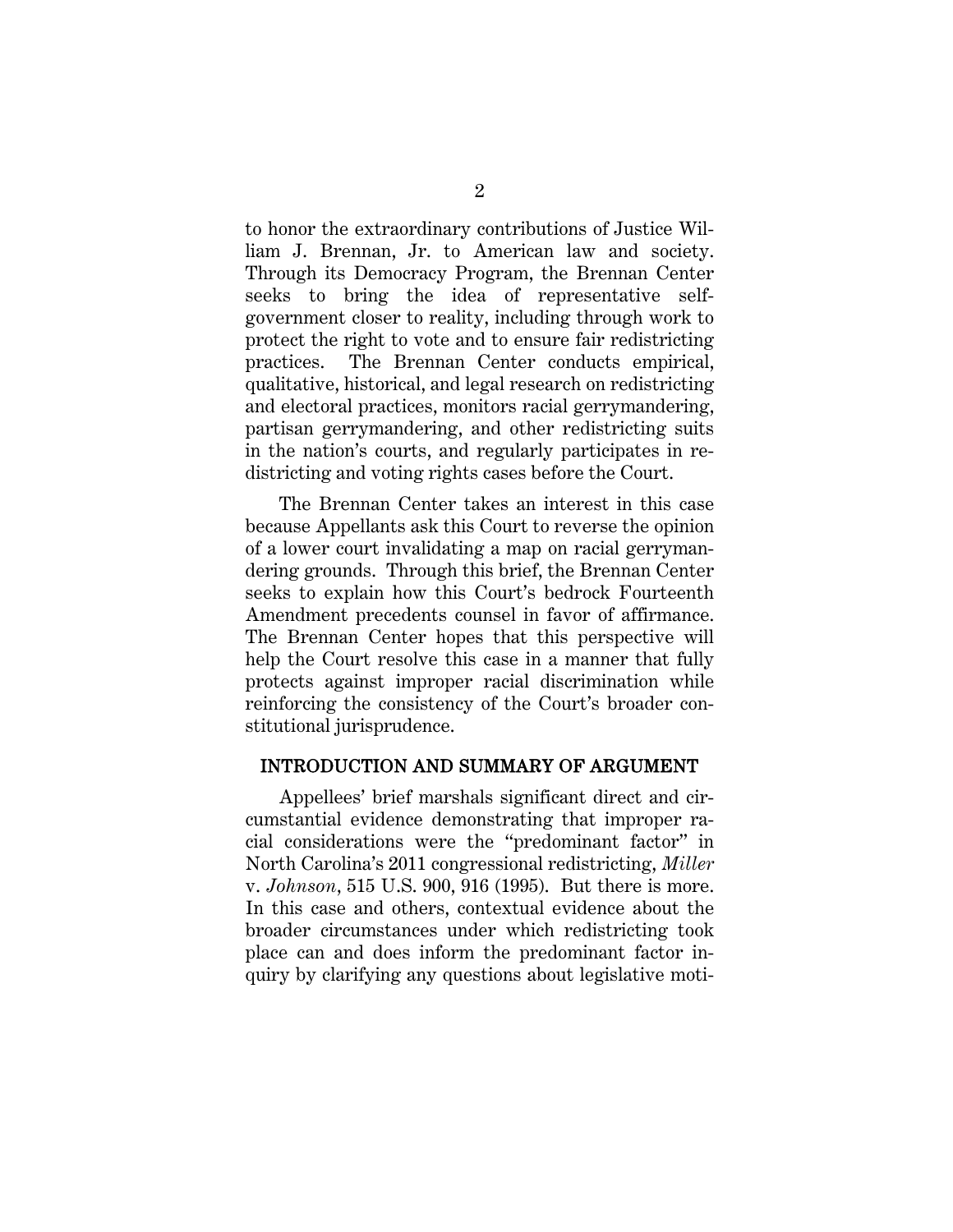vations and providing insight into the nature of the challenged redistricting.

Under this Court's established Fourteenth and Fifteenth Amendment jurisprudence, courts search a law's broader context—including the larger legislative environment and the political dynamics in effect at the time—for evidence of impermissible uses of race. *See, e.g.*, *Village of Arlington Heights* v. *Metropolitan Housing Dev*. *Corp.*, 429 U.S. 252, 266-268 (1977). Examining this context allows courts to smoke out improper motivations for state action, and aids courts in balancing between deference to legitimate state policymaking, on the one hand, and scrutiny for enactments that disadvantage members of a particular racial minority or undermine the protections of the political process, on the other. *See, e.g.*, *Washington* v. *Seattle Sch. Dist. No. 1*, 458 U.S. 457, 486 (1982); *United States* v. *Carolene Prods. Co.*, 304 U.S. 144, 152 n.4 (1938). Particularly in redistricting cases, contextual evidence can help courts resolve potential ambiguities in district-specific evidence by providing insight into the overall legislative climate, as well as the incentive structures and other purposes that ultimately drive decisions "to place a significant amount of voters within or without a particular district," *Miller*, 515 U.S. at 916.

A broad view of the evidence pays particular dividends in this case. *First*, the political dynamics and incentive structures in North Carolina during its 2011 redistricting "reveal … powerful undercurrents" that point to impermissible racial considerations in the redistricting process. *North Carolina State Conference of NAACP* v. *McCrory*, 831 F.3d 204, 226 (4th Cir. 2016). The 2011 plan was not the result of "the innocuous backand-forth of routine partisan struggle," *id.* at 226, or the "pull, haul, and trade" of ordinary politics, *Johnson* v. *De*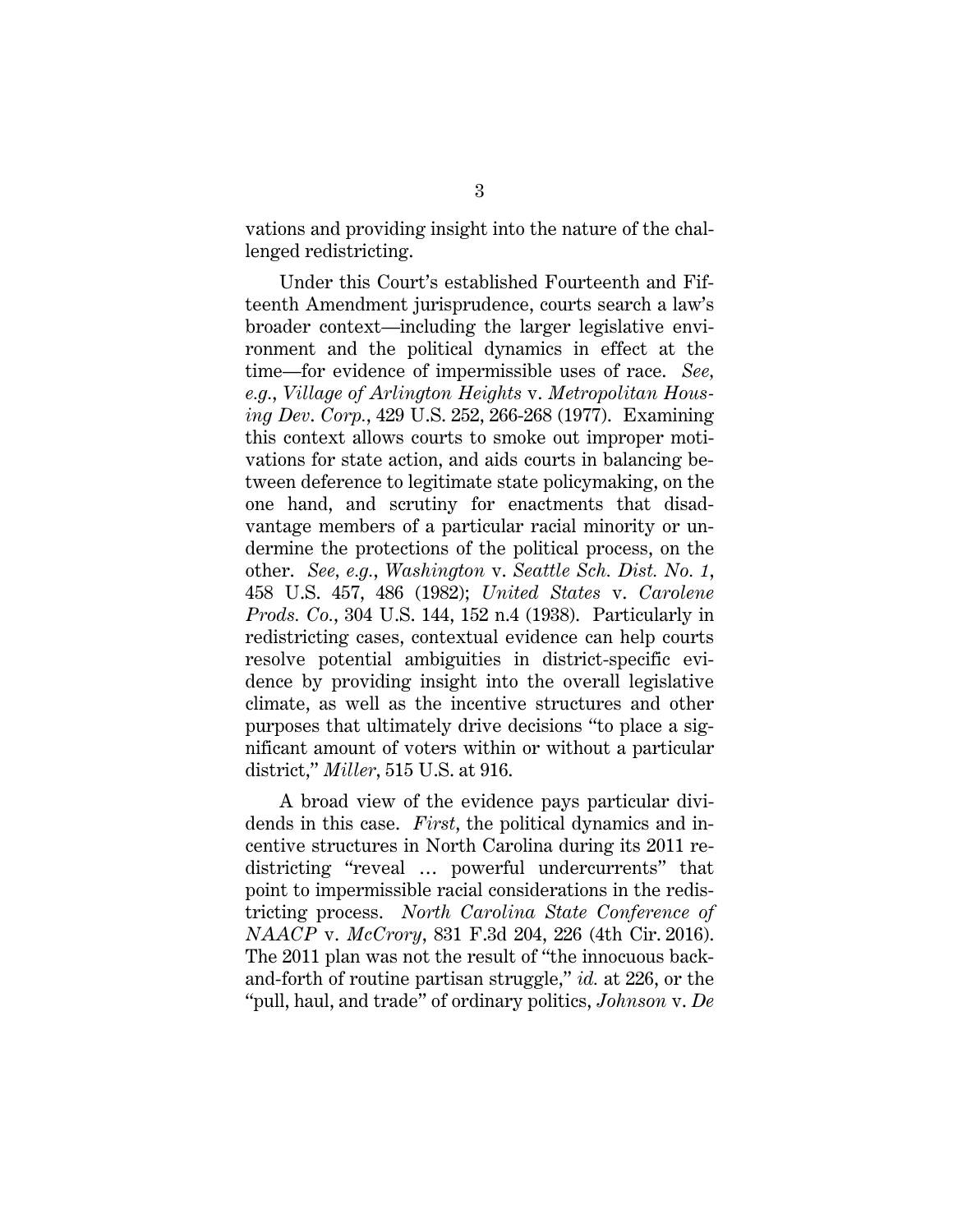*Grandy*, 512 U.S. 997, 1020 (1994). Instead, redistricting took place amidst a potent combination of demographic change, electoral volatility, single-party control of the legislative process, and strong identification by African-American voters with the party out of power. In combination, these dynamics created both the motive and the opportunity to disadvantage African Americans in order to consolidate partisan advantage. This is not to say that the General Assembly was motivated by racial animus *per se*, or that this Court's racial gerrymandering precedents require as much. An improper use of race in districting, done in response to partisan imperatives, is still unconstitutional. Nor is it to say that one political party is always more or less prone to make improper use of race in the enactment of political rules. Here, though, the specific political dynamics and the incentive structures they created are probative of whether race was the predominant consideration in the creation of the 2011 plan.

*Second*, the legislation produced by the political dynamics of North Carolina in the early years of this decade is also probative of improper racial motivations influencing the political process. Most prominently, only two years after the 2011 redistricting, the General Assembly passed the notorious 2013 "omnibus election law," which the Fourth Circuit later struck down in substantial part for "target[ing] African Americans with almost surgical precision," *N.C. State Conf.*, 831 F.3d at 215. The most egregious among a number of examples, the omnibus bill involved legislators' poring over racial data to ensure that the myriad of proposed new election rules would each disproportionately undercut African Americans' ability to participate in the political process. *Id.* at 230. It is stark evidence from the broader context that election rules based on impermissible racial motiva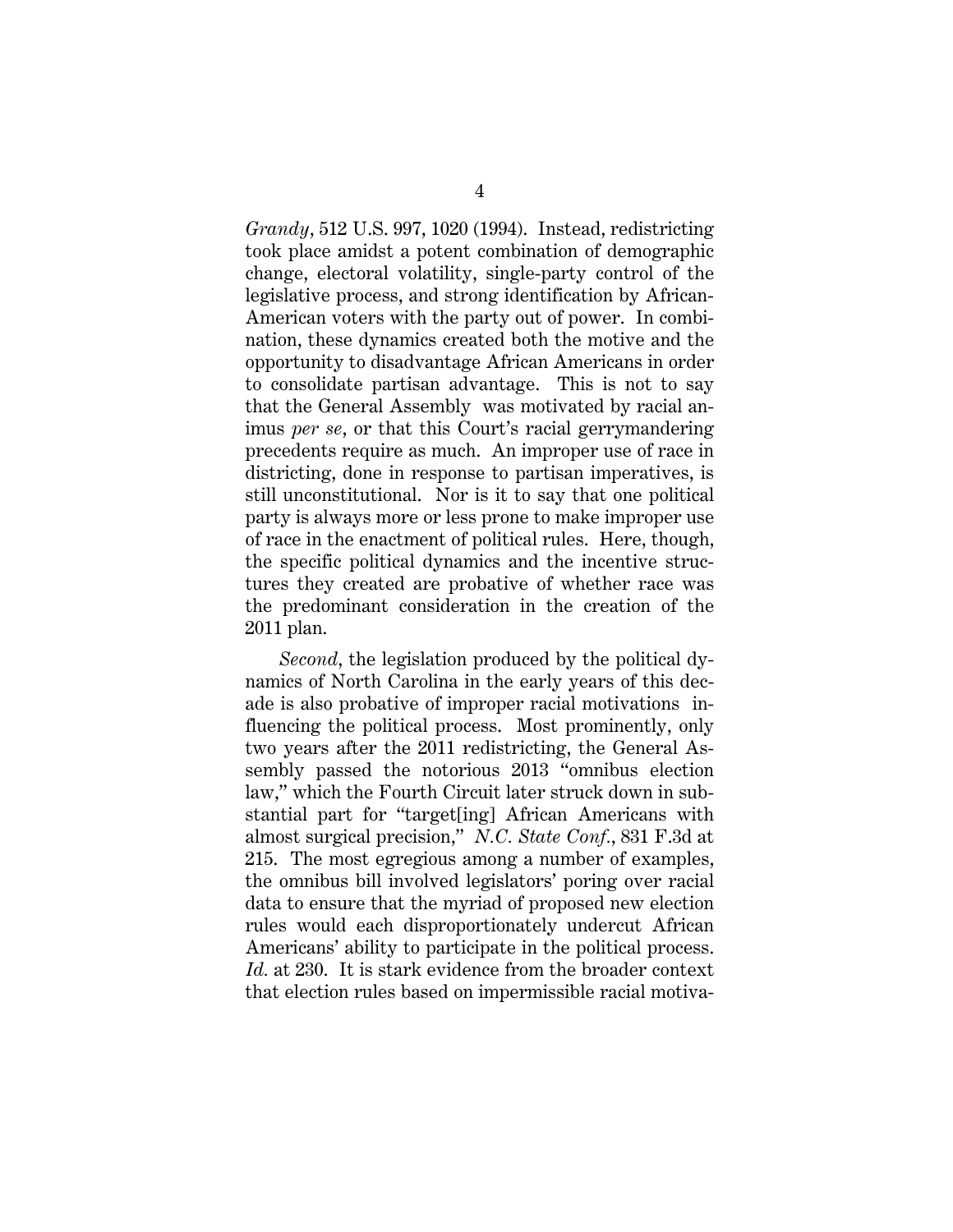tions were taking hold during the same period as the redistricting at issue here. Other legislation and official acts evidence North Carolina's broader political climate, including, most recently, localized attempts to roll back early voting opportunities disproportionately relied upon by African-American voters—even after the Fourth Circuit had characterized such a rollback as racial discrimination. Such state actions came at a moment when African Americans were particularly vulnerable in the political process.

This additional evidence confirms that neutral considerations were subordinated to impermissible ones in the creation of the 2011 congressional plan. In light of the strong contextual evidence of a political process that allowed election laws based on impermissible racial considerations, this Court should affirm the panel's conclusion that improper discriminatory motivations predominated in North Carolina's 2011 congressional redistricting.

#### ARGUMENT

#### I. THE "PREDOMINANT FACTOR" INQUIRY IS INFORMED BY THE FULL LEGISLATIVE AND POLITICAL CONTEXT OF THE CHALLENGED MAP

This Court has long looked to the broader context of challenged state action in order to determine whether it violates the Constitution's Equal Protection guarantee. That longstanding approach makes particular sense in racial gerrymandering cases, where this Court established the "predominant factor" inquiry precisely because assessing the motivations that influence redistricting can be difficult. Examining political context allows courts to consider whether there are indicia of improper racial considerations in the political process in a given moment and a given jurisdiction, and can help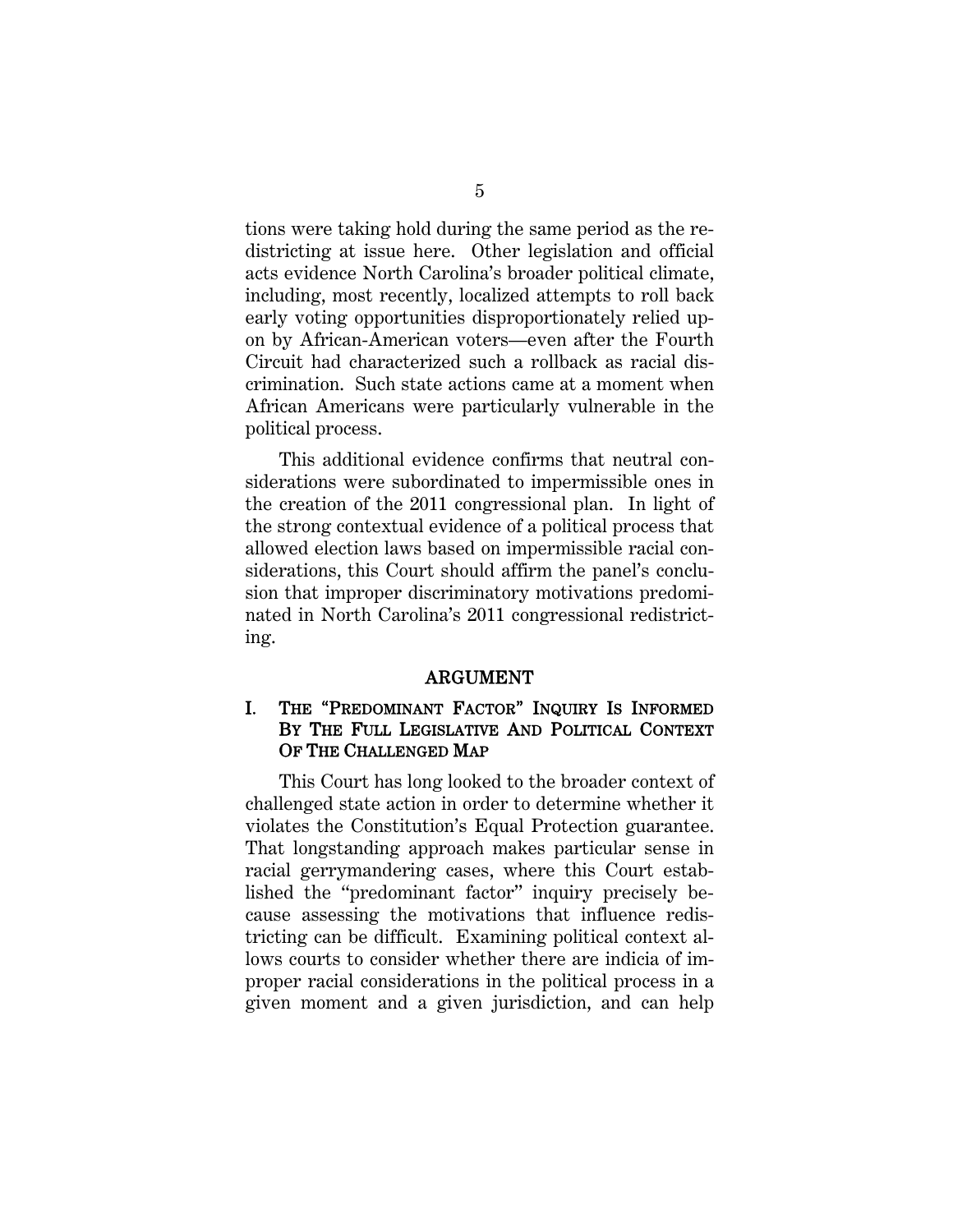courts better strike the careful balance, demanded in Equal Protection cases, between deference to the political process, and intervention where that process fails to safeguard minority rights.

#### A. The "Predominant Factor" Inquiry Seeks To Identify Impermissible Racial Motives That Violate The Equal Protection Clause

The Equal Protection Clause provides that "[n]o State shall … deny to any person within its jurisdiction the equal protection of the laws." U.S. Const. amend. XIV, § 1. "Its central purpose is to prevent the States from purposefully discriminating on the basis of race." *Shaw* v. *Reno*, 509 U.S. 630, 642 (1993) (citing *Washington* v. *Davis*, 426 U.S. 229, 239 (1976)).

Whether challenged state action constitutes impermissible discrimination is not always obvious, and thorough review may be critical to "'smoke out' illegitimate uses of race." *City of Richmond* v. *J.A. Croson Co*., 488 U.S. 469, 493 (1989) (plurality op.). Equal Protection analysis thus promotes the "searching judicial inquiry" necessary to determine, based on complex facts, whether state action was motivated by impermissible racial considerations or instead by some proper purpose. *Id.*; *see Village of Arlington Heights* v. *Metropolitan Hous. Dev*. *Corp.*, 429 U.S. 252, 265-266 (1977).

These principles apply to the redistricting process, where discrimination against racial minorities has long been held unconstitutional. *See, e.g.*, *Alabama Legis. Black Caucus* v. *Alabama*, 135 S. Ct. 1257, 1263 (2015)*; Miller* v. *Johnson*, 515 U.S. 900, 911-912 (1995); *Shaw*, 509 U.S. at 657; *see also Washington* v. *Seattle Sch. Dist. No. 1*, 458 U.S. 457, 470 (1982) (state action that makes "it more difficult for certain racial … minorities to achieve legislation that is in their interest … is no more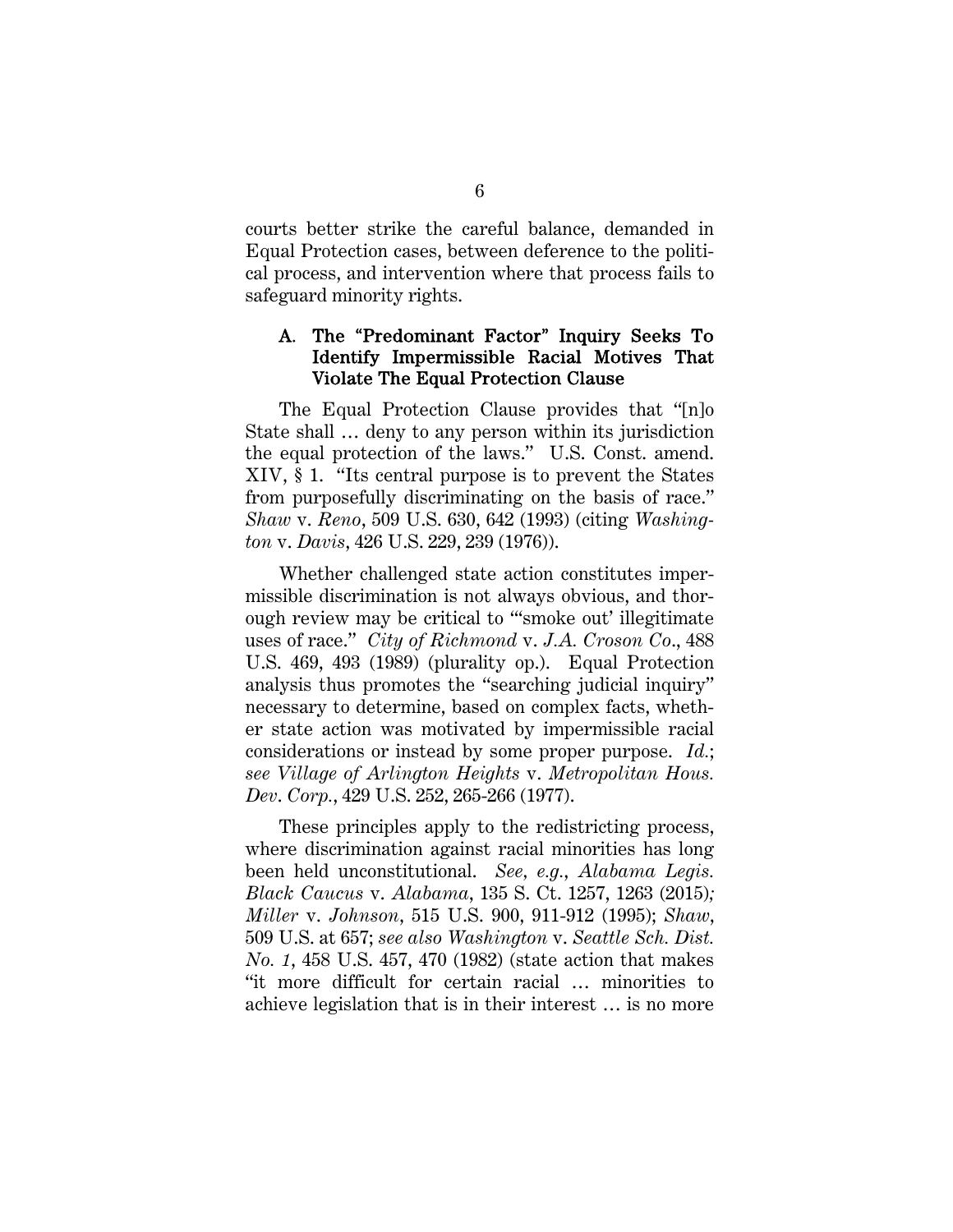permissible than denying them the vote." (citing *Hunter*  v. *Erickson*, 393 U.S. 385, 391 (1969) (Harlan, J. concurring)). Racial gerrymandering violates the Fourteenth and Fifteenth Amendments of the Constitution. *Shaw*, 509 U.S. at 645 (quoting *Gomillion* v. *Lightfoot*, 364 U.S. 339, 349 (1960) (Whittaker, J., concurring) and citing subsequent cases); *see also Gomillion*, 364 U.S. at 341- 342. Moreover, racial gerrymanders are subject to strict scrutiny. *E.g.*, *Miller*, 515 U.S. at 904-905; *Hunt* v. *Cromartie*, 526 U.S. 541, 546 (1999).

But merely considering race in the districting process is not unlawful, and courts must distinguish "between being aware of racial considerations"—which is lawful—and being "motivated by them" to accomplish discriminatory ends—which is not. *Miller*, 515 U.S. at 916; *see also, e.g.*, *Shaw*, 509 U.S. at 646. They must try to see past "ostensibly neutral" rationales for redistricting decisions that are really a "pretext" for improper uses of race. *Shaw*, 509 U.S. at 644 (citations omitted). And they must ensure that race is not improperly "used as a proxy for political characteristics" in redistricting decisions. *Bush* v. *Vera*, 517 U.S. 952, 968 (1996) (plurality op.) (citing *Powers* v. *Ohio*, 499 U.S. 400, 410 (1991)); *accord Miller*, 515 U.S. at 914.

Identifying impermissible racial motives in the often complex gerrymandering context thus poses particular challenges. This Court developed the "predominant factor" test to guide the inquiry into whether ostensibly neutral decisions "to place a significant number of voters within or without a particular district" were driven by impermissible racial motivations in violation of the Equal Protection Clause. *Miller*, 515 U.S. at 916. But while redistricting cases can be sensitive and complex, this Court's racial gerrymandering decisions "d[o] not erect an artificial rule barring accepted [E]qual [P]rotection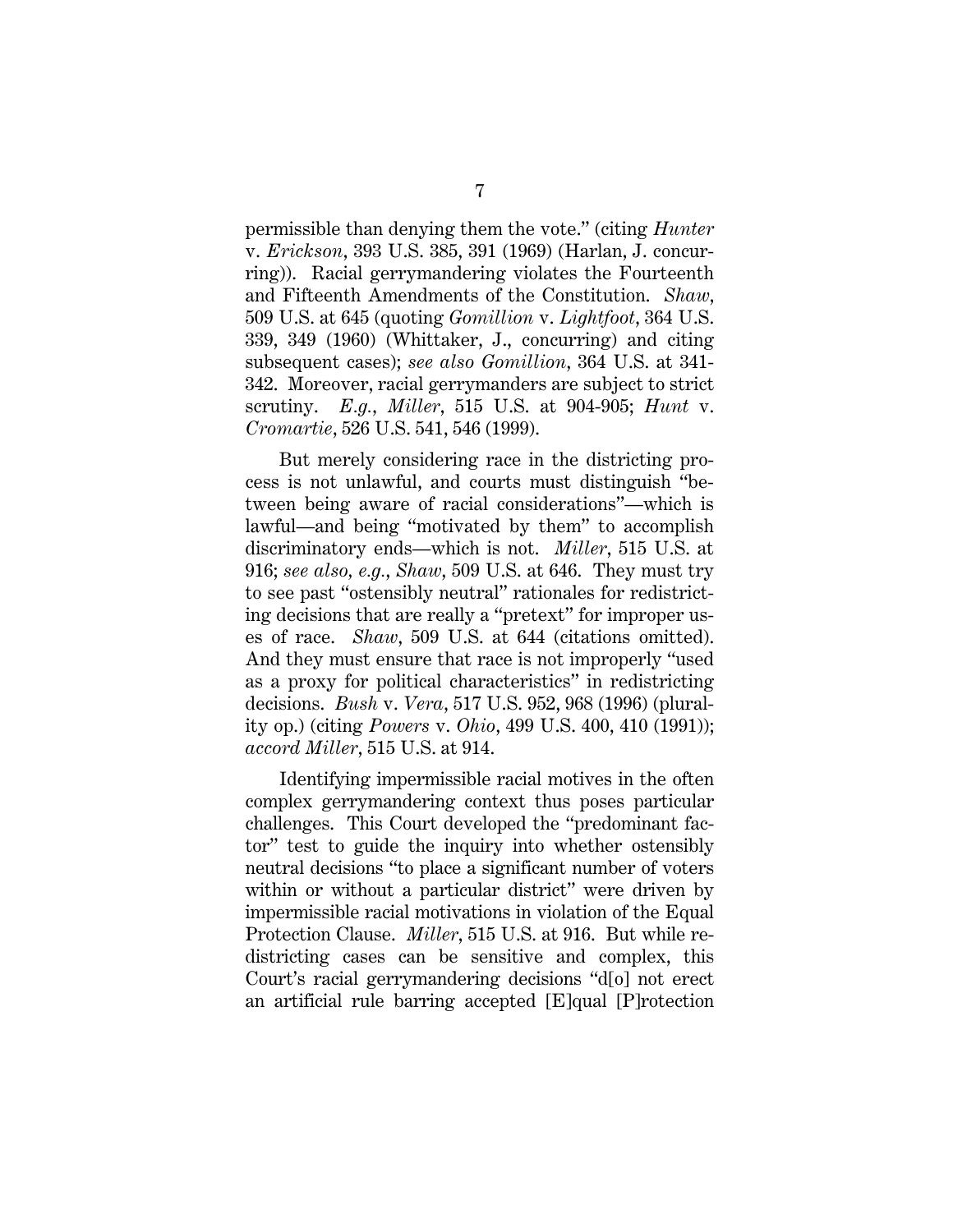analysis." *Miller*, 515 U.S. at 913-914; *see also Rogers* v. *Lodge*, 458 U.S. 613, 617 (1982). Rather, they draw on Equal Protection precedent from many contexts. *See, e.g.*, *Shaw*, 509 U.S. at 644-645 (citing, *inter alia*, *Arlington Heights*, 429 U.S. at 266). Under the "accepted … analysis" applicable in such cases, *Miller*, 515 U.S. at 913- 914, courts look to a variety of contextual factors to determine if there is impermissible discriminatory intent.

#### B. Under This Court's Precedents, The Political Context Of Challenged State Action May Be Probative Of Impermissible Racial Intent

In gerrymandering cases and in Equal Protection decisions more generally, this Court has long made clear that contextual evidence surrounding the challenged government action can be critical for detecting improper racial considerations.

Well over a century ago, this Court held that improper racial discrimination can be inferred from context even in the absence of express racial qualifications or criteria. *See Yick Wo* v. *Hopkins*, 118 U.S. 356, 376 (1886). Over half a century ago, it applied similar reasoning to ostensibly race-neutral redistricting, concluding that the only possible inference was that the map drawers intended to exclude African Americans from participating in Tuskegee city politics. *Gomillion*, 364 U.S. at 341-342.

But obvious cases like *Yick Wo* or *Gomillion*, where "[t]he evidentiary inquiry is … relatively easy," are "rare." *Arlington Heights*, 429 U.S. at 266; *accord Miller*, 515 U.S. at 914. Thus, in the absence of such stark evidence, and where "'impact alone is not determinative, … the Court must look to other evidence' of race-based decisionmaking." *Miller*, 515 U.S. at 914 (quoting *Arlington Heights*, 429 U.S. at 266); *cf. Gomillion*, 364 U.S. at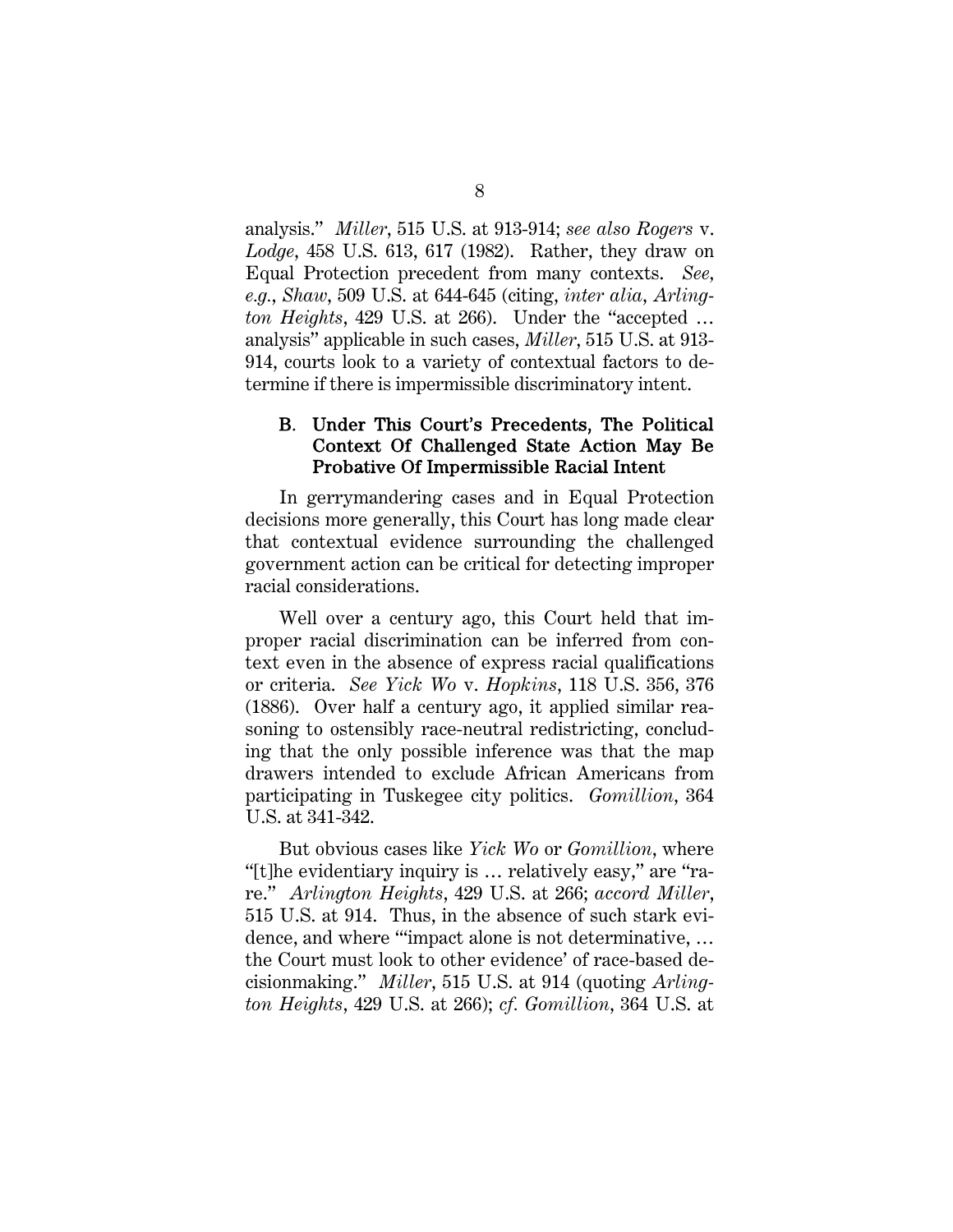342 ("The [Fifteenth] Amendment nullifies sophisticated as well as simple-minded modes of discrimination." (quoting *Lane* v. *Wilson*, 307 U.S. 268, 275 (1915)).

*Arlington Heights*—which this Court cited repeatedly in its *Miller* decision announcing the "predominant factor" analysis, *see, e.g.*, 515 U.S. at 913-914—describes the nature of the contextual evidence that may be probative of improper racial motivations. As the Court explained, "[d]etermining whether invidious discriminatory purpose was a motivating factor demands a sensitive inquiry into such circumstantial and direct evidence of intent as may be available." *Arlington Heights*, 429 U.S. at 266. Potentially probative evidence includes "[t]he historical background of the decision  $\ldots$  particularly if it reveals a series of official actions taken for invidious purposes," "[t]he specific sequence of events leading up to the challenged decision," and procedural or substantive "departures" from the "normal" decisionmaking process, as well as "[t]he legislative or administrative history ... especially where there are contemporary statements by members of the decisionmaking body, minutes of its meetings, or reports." *Id.* at 267-268.

This Court considers a wide variety of evidence relating to history, political context and dynamics, and other factors probative of governmental motive—in evaluating improper racial considerations in redistricting. For example, in *League of United Latin American Citizens* v. *Perry*, this Court examined the shifting political dynamics and demographics at play in Texas' congressional redistricting—as well as the "long, welldocumented" history of discrimination against Latinos in the area—in coming to its clear-eyed conclusion that "the State took away the Latinos' opportunity because Latinos were about to exercise it. This bears the mark of intentional discrimination …." 548 U.S. 399, 440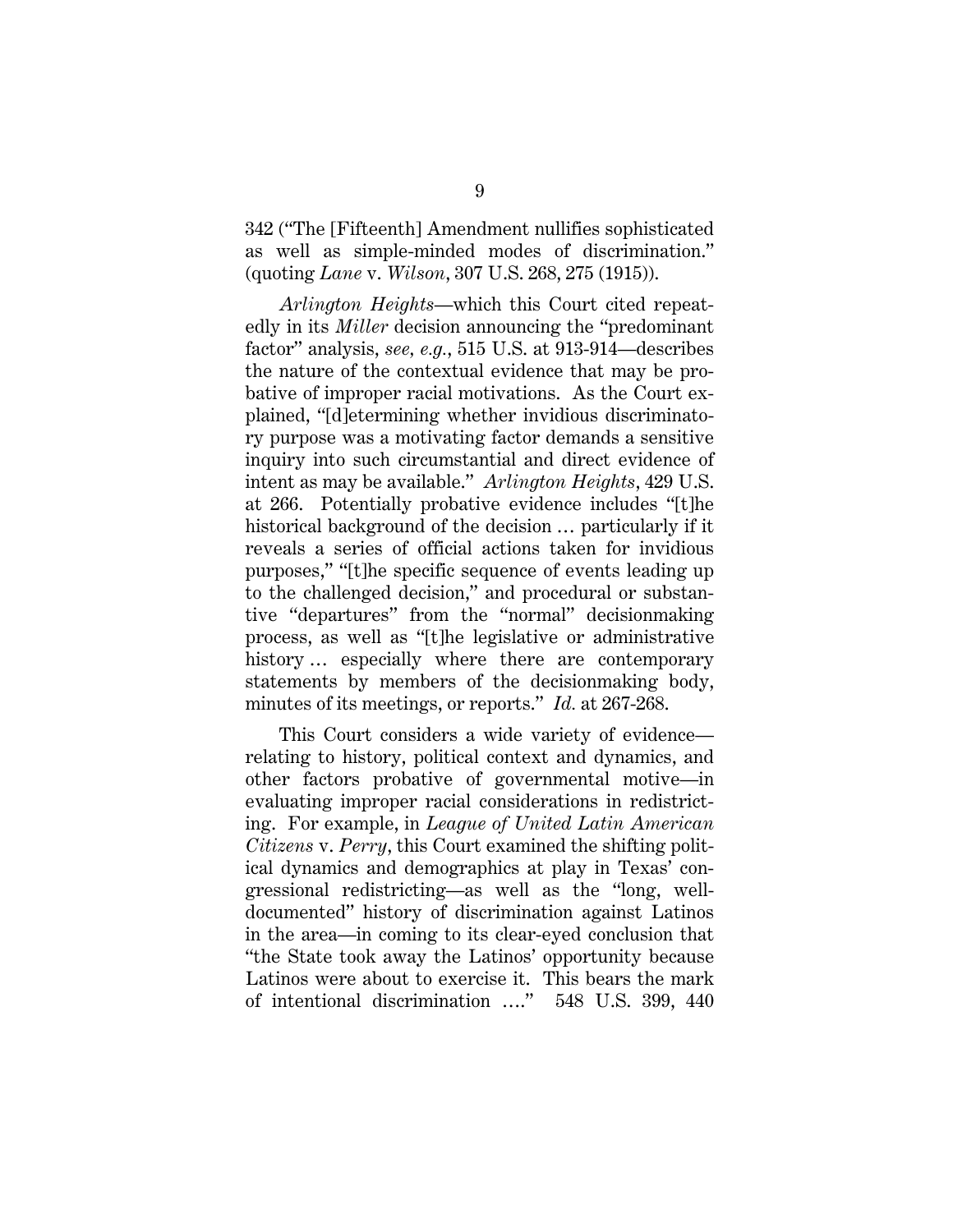(2006); *see also Alabama*, 135 S. Ct. at 1267 (explaining that "statewide evidence …. is perfectly relevant" in the predominant factor analysis).

Longstanding Equal Protection decisions are in accord. In *White* v. *Regester*, for example, this Court affirmed a finding of discriminatory redistricting based not only on racial impact, but also on local political dynamics, approving of lower court fact-finding that was "a blend of history and an intensely local appraisal of the design and impact of [the challenged redistricting] in the light of past and present reality, political and otherwise." 412 U.S. 755, 765-770 (1973). In *Rogers* v. *Lodge*, this Court considered racial bloc voting patterns, legislators' present and historical representation of, and responsiveness to, minority voters, practical barriers to participation, and numerous "lingering effects of past discrimination" in affirming the invalidation of a county elections system in Georgia. 458 U.S. at 623-627. In *Easley* v. *Cromartie*, even as this Court ultimately found that there was insufficient record evidence of improper racial considerations in the districting process, it considered and weighed the probative value of complex evidence relating to voting patterns, racial cross-over voting, and political dynamics, in addition to map-based data and district boundaries. 532 U.S. 234, 245 (2001); *see also, e.g.*, *Bethune-Hill* v. *Va. State Bd. of Elections*, 141 F. Supp. 3d 505 (E.D. Va. 2015)*.* And of course, this Court also looks to the legislative process surrounding the passage of the challenged redistricting plan as potentially probative of the presence (or absence) of racial intent. *See, e.g.*, *Miller*, 515 U.S. at 906-909, 917-919.

What all these decisions share is the recognition that courts must examine all relevant evidence to make the often nuanced determination of the role of race in a challenged redistricting process. Indeed, considering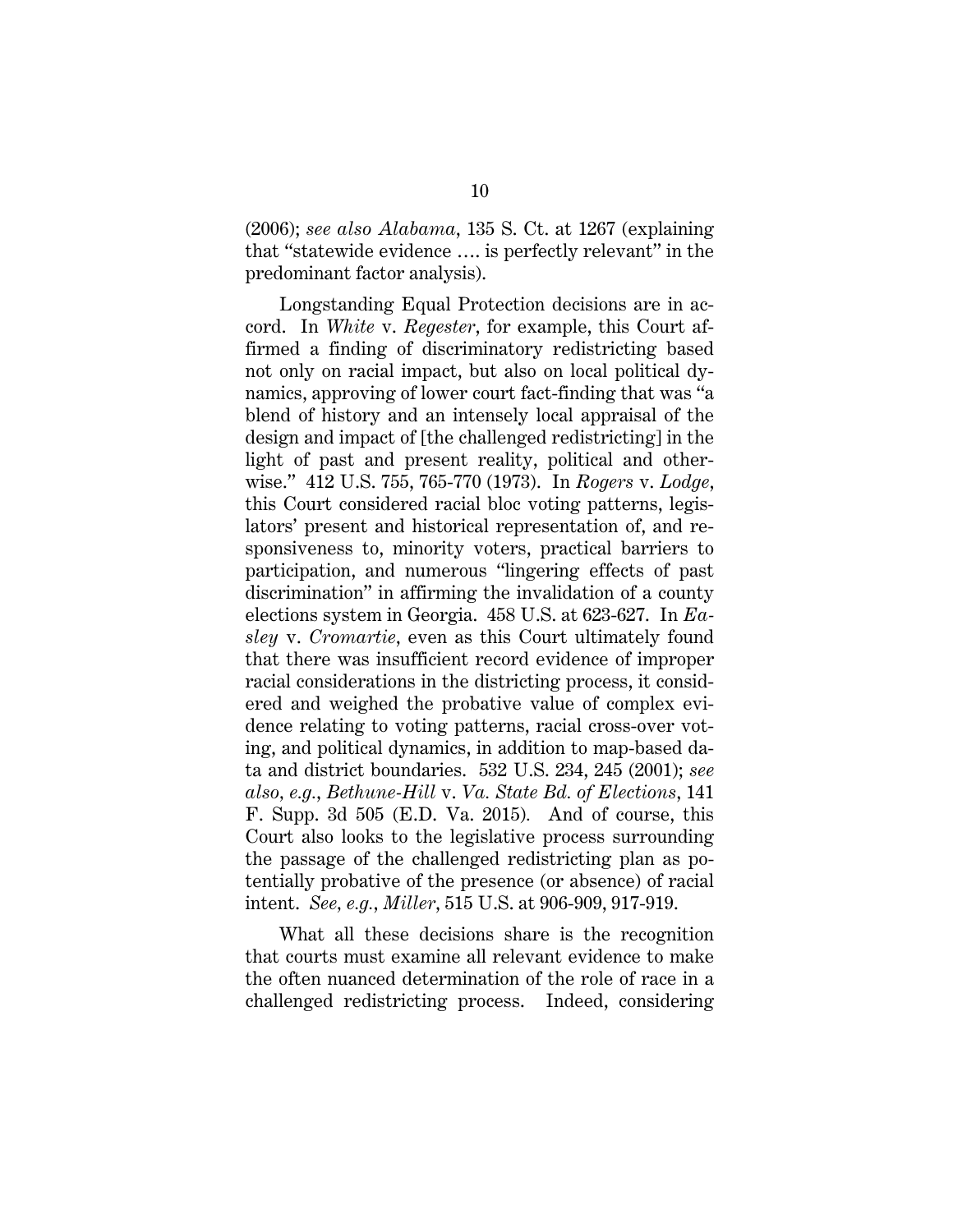any and all probative evidence is all the more important where a court's task is to make the occasionally fine distinction between redistricting based on impermissible racial considerations, including redistricting that uses race "as a proxy for political characteristics," *Bush*, 517 U.S. at 968, and redistricting motivated by other concerns (which themselves might or might not be constitutional under this Court's precedents). This Court's willingness to scrutinize all relevant evidence, including from the broader political context, is consistent with the "caution" required in "sensitive" cases such as this one. *Miller*, 515 U.S. at 916.

#### C. Political Dynamics And The Presence Of Racial Discrimination In Other Legislation And Official Acts May Be Especially Probative Of Improper Race-Based Redistricting

*Arlington Heights* identified a broad range of contextual evidence as potentially probative of improper uses of race. In the gerrymandering context, two overarching types of contextual evidence may be particularly useful for assessing the presence (or absence) of improper racial considerations.

*1. Structural evidence regarding political dynamics and the political process:* Examining structural evidence relating to the political process and the dynamics that produced the challenged redistricting can help courts interpret potentially ambiguous evidence by revealing the presence (or absence) of incentives to use race in an impermissible way. Courts should be particularly alert for factors that suggest a state of "political breakdown" where political and procedural safeguards that allow racial minorities to protect their interests in the "pull, haul, and trade" of ordinary politics, *Johnson*  v. *De Grandy*, 512 U.S. 997, 1020 (1994), have degraded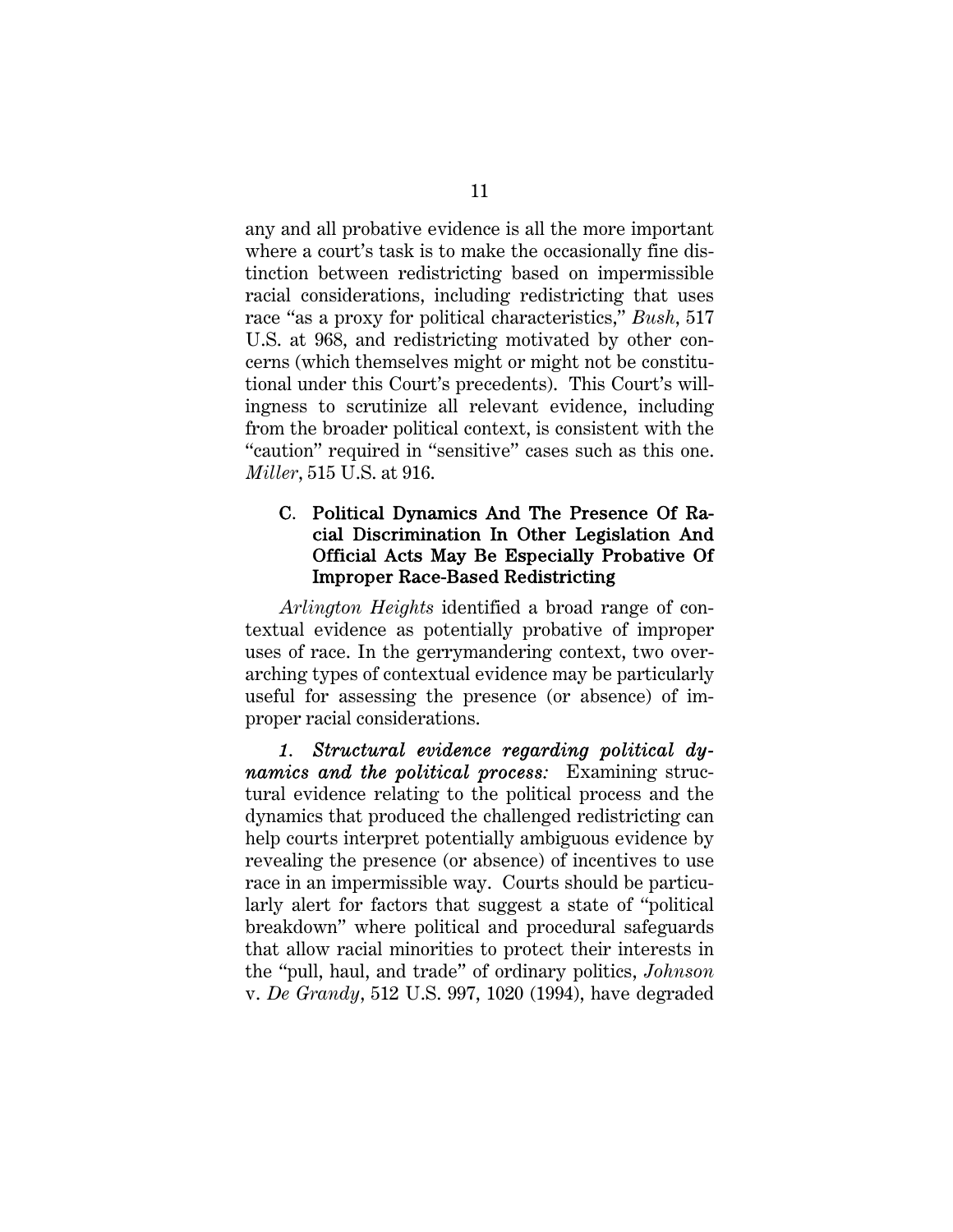or gone missing. *See, e.g.*, *Washington* v. *Seattle Sch. Dist. No. 1*, 458 U.S. 457, 486 (1982) (judiciary has a "special role in safeguarding the interests of those groups that are 'relegated to such a position of political powerlessness as to command extraordinary protection from the majoritarian political process.'" (quoting *San Antonio Indep. Sch. Dist.* v. *Rodriguez*, 411 U.S. 1, 28 (1973))); *Reynolds* v. *Sims*, 377 U.S. 533, 553-554 (1964) (identifying need for judicial review of malapportionment because "[n]o effective political remedy to obtain relief … appears to have been available").

Where there are political dynamics that allow for legislation motivated by impermissible racial considerations, judicial intervention may be warranted because of the increased risk of state action against vulnerable minorities. The entire concept of "strict scrutiny" is based on this Court's acknowledgment that, while the political process ordinarily deserves a wide berth, "searching judicial inquiry" into state action is particularly justified where "political processes ordinarily relied upon to protect minorities" have broken down. *United States* v. *Carolene Prods. Co.*, 304 U.S. 144, 152 n.4 (1938); *see also, e.g.*, Ely, *Democracy and Distrust* 77 (1980) ("[B]oth *Carolene Products* themes … ask us to focus … on whether the opportunity to participate either in the political process by which values are appropriately identified or accommodated, or in the accommodation those processes have reached, has been unduly constricted."); *see also, e.g.,* Issacharoff, *Political Judgments*, 68 U. Chi. L. Rev. 637 (2001) ("The premise of both *Carolene Products* and the political process theories … is that intervention is required because an electoral lock on power has made the system unresponsive ...."). Such dynamics in the political process are useful for flagging the possible misuse of race because they incentivize improp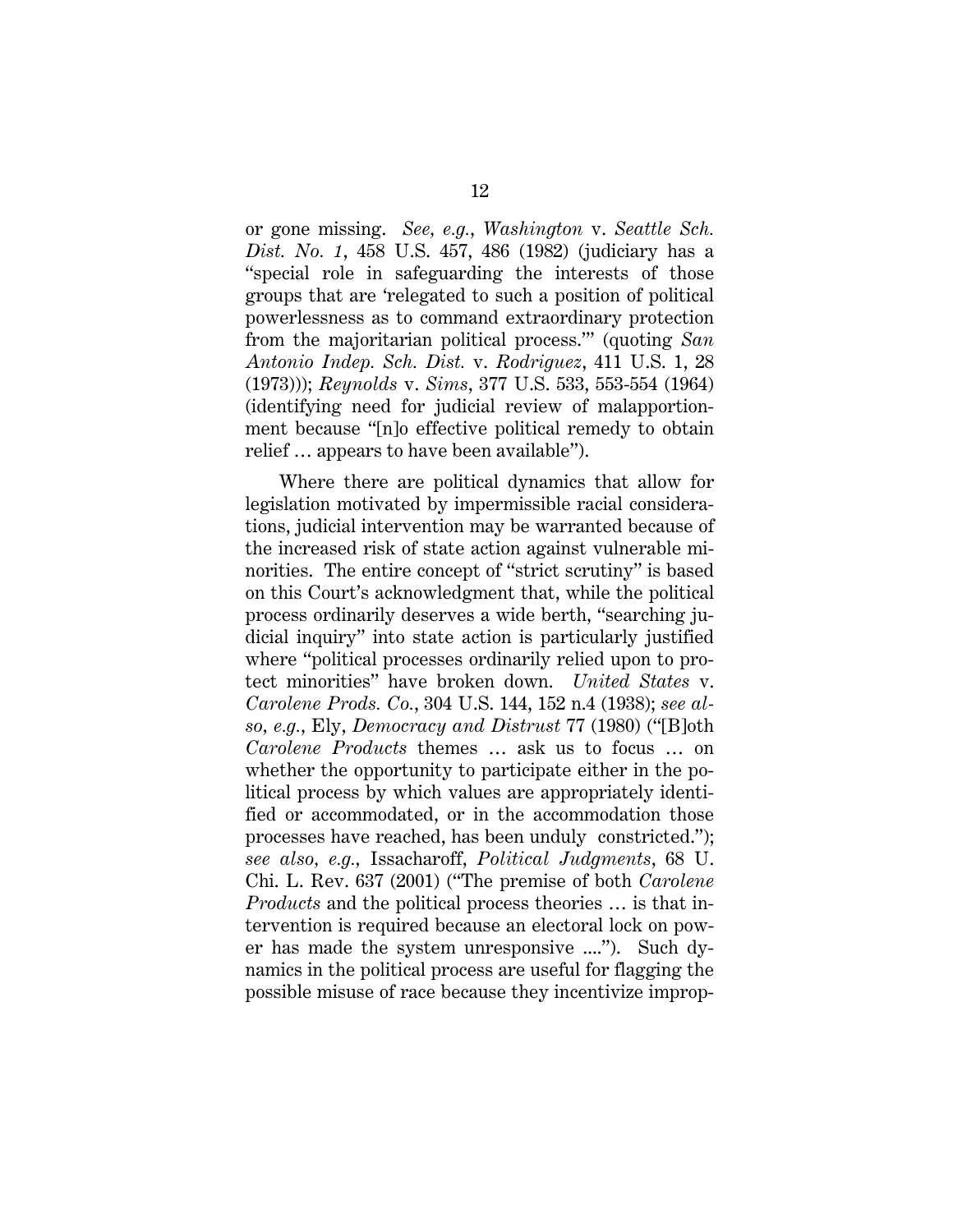er racial considerations in the structuring of political rules and indeed, often closely correlate with discriminatory laws.

Various kinds of evidence may point to (or negate) a political dynamic that creates the risk of improper discrimination. Racially polarized voting or, alternatively, a close alignment between minority voters and a single political party, may give a party that does not receive minority voter support a powerful incentive to impede or diminish the political strength of those voters—to use race "as a proxy for political characteristics." *Bush*, 517 U.S. at 968; *cf. North Carolina State Conf. of NAACP* v. *McCrory,* 831 F.3d 204, 214 (2016) (when "the race of voters correlates with the selection of a certain candidate or candidates," "minority voters [are] uniquely vulnerable to the inevitable tendency of elected officials to entrench themselves by targeting groups unlikely to vote for them."). The greater the degree of polarization or single-party alignment, the more relevant it might be.

The risk of incentives to discriminate may be further heightened when redistricting occurs in the midst of rapid shifts in the demographics of a jurisdiction that threaten to destabilize the balance of power between political parties or between factions of a political party for example, where control of government swings based on small margins, or where a minority group with strong partisan alignment is on the cusp of exercising newly developed power. *Cf. LULAC*, 548 U.S. at 440.

To be sure, such alignments may be offset by countervailing dynamics. But they can also be amplified. For example: Single-party control of the legislative process enhances the risk that legislative checks and balances that normally protect racial minorities in the lawmaking process—including at a minimum the presence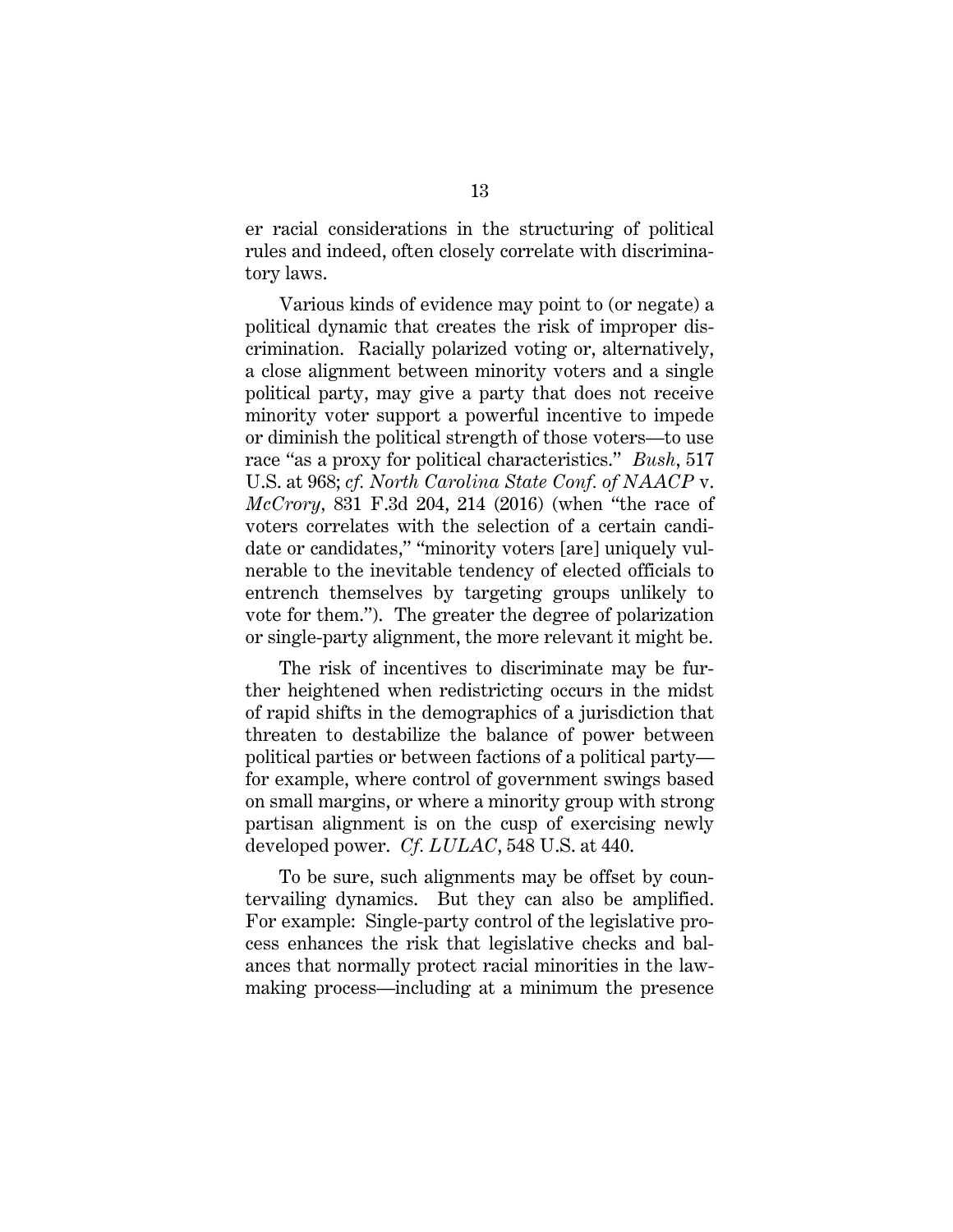of minority legislators or allies at the bargaining table may not, in fact, exist. And when a single party controls both the legislature and the governorship—or where the governor lacks veto power entirely—one more check is likely to go unexercised. The absence of these structural checks on discriminatory election laws, in tandem with signs that members of the minority community were shut out of the redistricting process, provide signals that discrimination could have taken place. Conversely, these risks may be lessened where government is divided between the parties.

The analysis is necessarily nuanced and holistic. Where some aspects of a jurisdiction's political dynamics incentivize racial discrimination but other aspects mitigate or check such incentives, the risk of discrimination is lower. Where the political dynamics in a jurisdiction indicate that race does not correlate strongly with political identity, or that political safeguards for racial minorities are robust, or show a broadly inclusive redistricting process, such evidence may negate an inference of discriminatory intent and militate against judicial intervention. *See, e.g., Fletcher* v. *Lamone*, 831 F. Supp. 2d 887, 901-902 (D. Md. 2011) (holding that the *Miller* predominant factor test was unmet and noting that the map at issue drew the support of prominent African-American state leaders), *aff'd*, 133 S. Ct. 29 (2012).

On the other hand, evidence of multiple structural factors all reinforcing the same dynamic—strong overlaps between racial identity and partisan identity; single-party control of the political process and a secretive, locked-out redistricting process; rapid demographic shifts and correspondingly increased political stakes; and diminished internal and external processes for reviewing election laws—increases the likelihood that discriminatory motivations are at work. This is because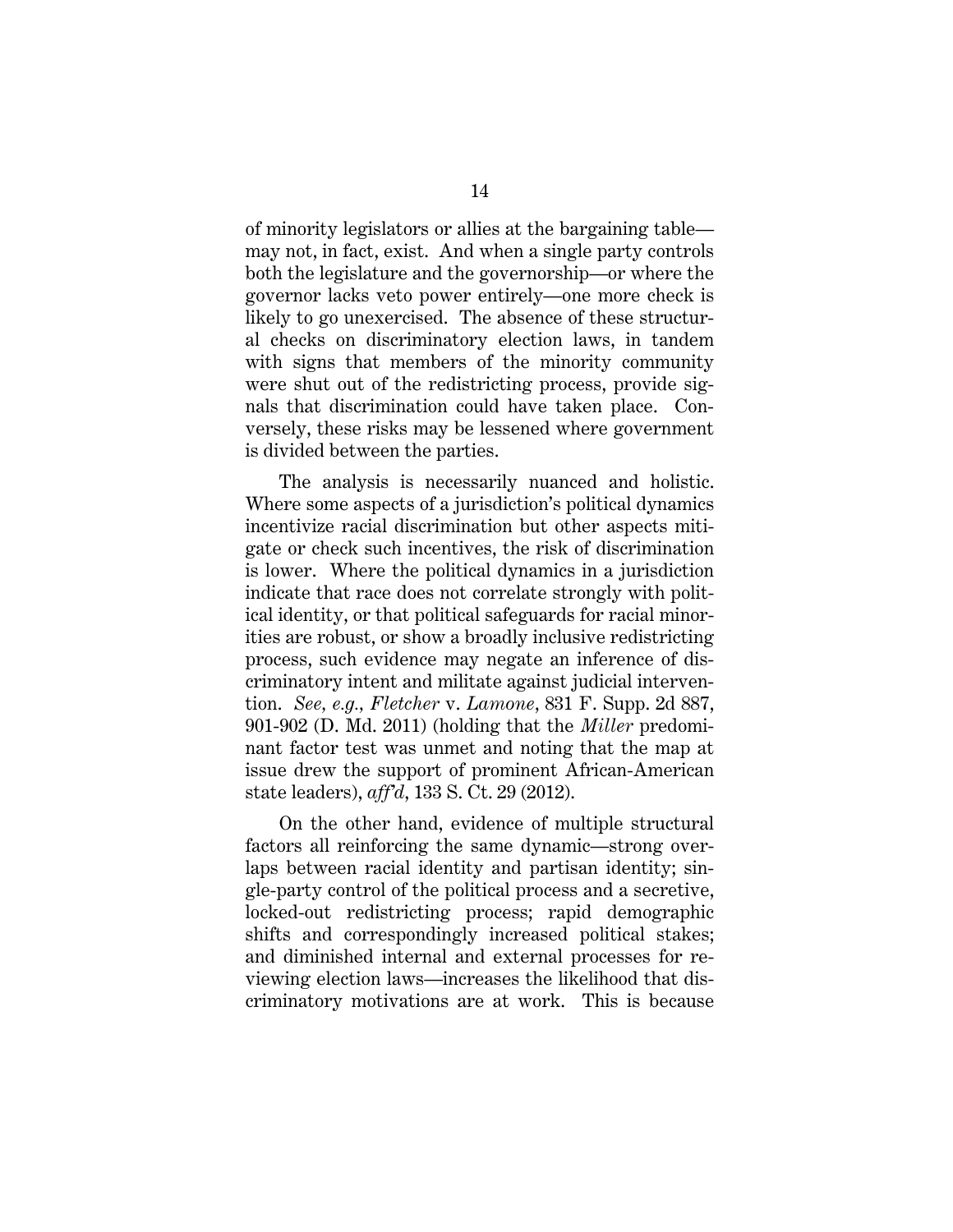where these factors appear in combination, using race as a proxy for politics in the redistricting process is both effective (due to overlaps in racial and political identity) and low cost (due to the comparatively low political power of some minority communities within the existing structures). Such political conditions, evincing both the means and the motive, are probative of impermissible racial intent. *Cf. In re Burlington Coat Factory Sec. Litig.*, 114 F.3d 1410, 1422 (3d Cir. 1997) (Alito, J.) (noting that, in the securities fraud context, facts establishing "motive and opportunity" can support scienter).

*2. Substantive evidence of discriminatory acts:*  Evidence of improper racial considerations in other areas—especially contemporaneous evidence of discrimination in the electoral context—may also be probative of impermissible racial motivations in the challenged redistricting. If structural indicia help courts identify instances where political process breakdowns produce a higher risk of discriminatory legislation, substantive indicia can show whether those risks have, in fact, materialized.

Parties and politicians pursue agendas across time and across different pieces of legislation. *See, e.g., Terry*  v. *Adams*, 345 U.S. 461, 476 (1953) (recognizing that ostensibly private primary election was part of continued effort, struck down in prior cases, to discriminate against black voters). Contemporary evidence of discriminatory state action, *other than* the challenged conduct, therefore can be highly probative of an environment in which discrimination can flourish. Of course, "a consistent pattern of official racial discrimination" is not "a necessary predicate to a violation of the Equal Protection Clause," *Arlington Heights*, 429 U.S. at 266 n.14, and courts should not hesitate to strike down a law as discriminatory even where it is unprecedented. But patterns of discrimination may serve as a window into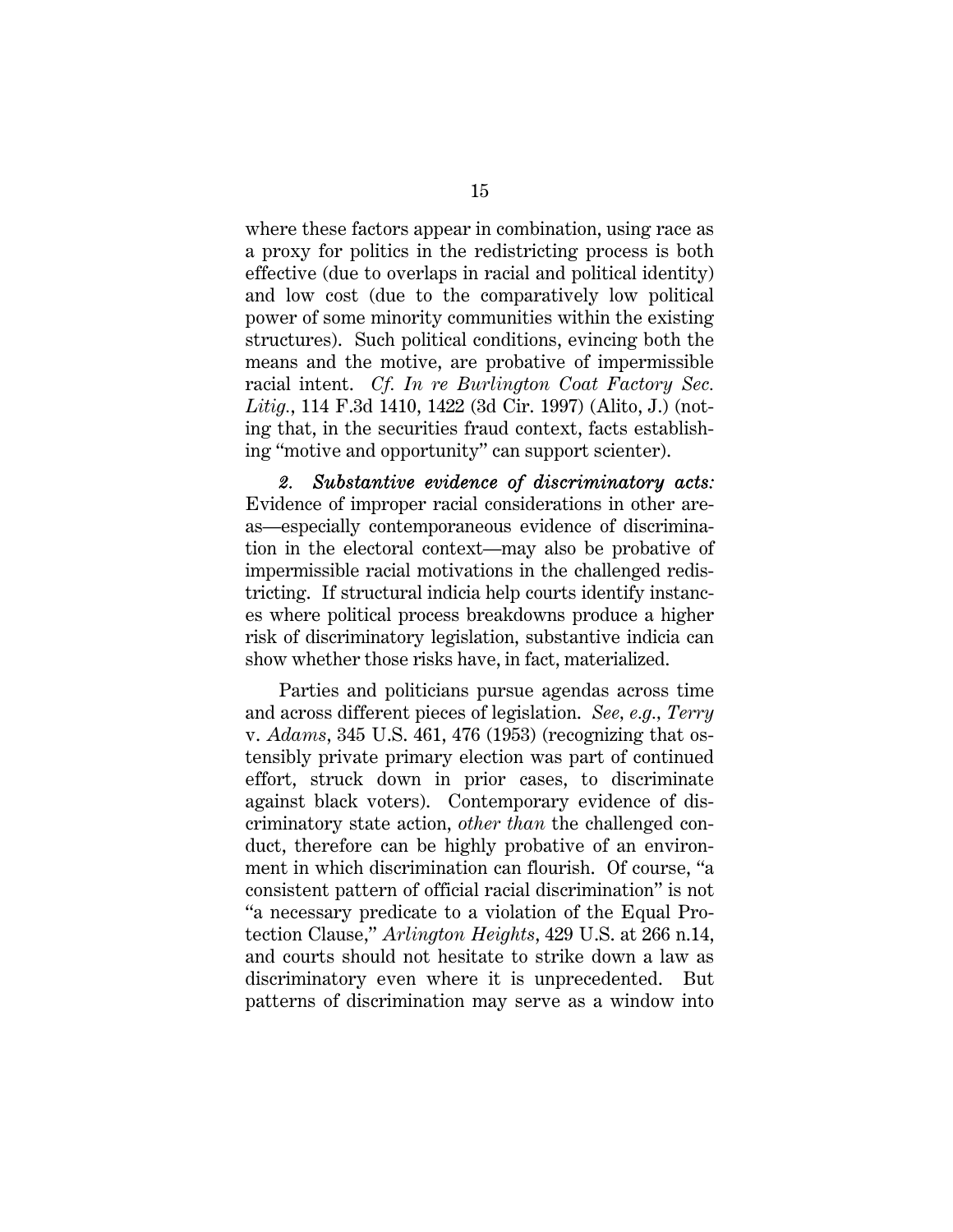the legislative climate. Where, for example, legislators have pursued discriminatory restrictions on the right to vote, there are strong reasons to suspect that they are using improper racial considerations when redistricting. *N.C. State Conf*., 831 F.3d at 220 ("[T]hat a legislature impermissibly relied on race certainly provides relevant evidence as to whether race motivated other election legislation passed by the same legislature.").

Historical evidence of discriminatory legislation may also be probative. Such evidence not only makes contemporary discrimination more plausible, but also means that there may be "lingering effects" of past discrimination that may impair officials from blocking discrimination through the political process. *See, e.g.*, *Regester*, 412 U.S. at 769-770. Of course, the political culture of states can evolve over time, and a deep history of racial discrimination alone should not generally be dispositive of the need for strict scrutiny. Nonetheless, historical patterns can provide additional contextual evidence in sensitive, multiple-motive gerrymandering cases.

These structural and substantive indicia are not exhaustive. *See Arlington Heights,* 429 U.S. at 266-267; *see also generally* Fed. R. Evid. 401. Nor are any of these factors—taken singly or in combination—*necessary* for triggering strict scrutiny. Rather, they provide guideposts for the nuanced, context-sensitive review of legislative motives that this Court's racial gerrymandering and broader Fourteenth Amendment precedents demand. *See, e.g.*, *Alabama*, 135 S. Ct. at 1265, 1267; *Miller*, 515 U.S. at 916; *Arlington Heights*, 429 U.S. at 266. Because multiple motives can inform the redistricting and legislative processes, the predominant factor inquiry delivers the sharpest results when it accounts for the full range of probative contextual evidence.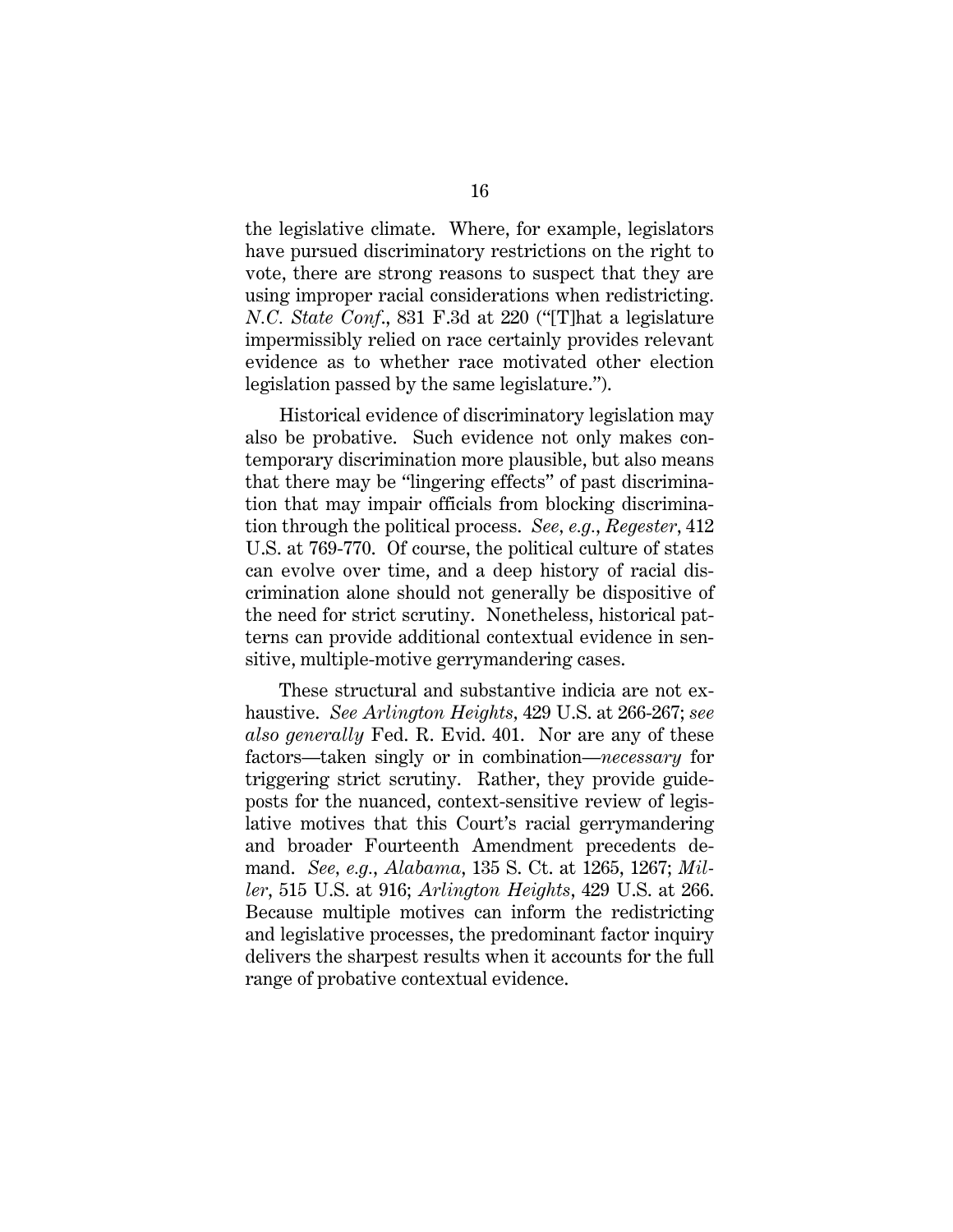#### II. CONTEXTUAL EVIDENCE FROM NORTH CAROLINA IS PROBATIVE OF IMPROPER RACIAL MOTIVATIONS IN THE 2011 REDISTRICTING

Here, both structural and substantive aspects of North Carolina's political environment—as well as the redistricting process itself—are probative of impermissible racial considerations in the drafting and adoption of the 2011 congressional map, and thus support the decision below. Indeed, the redistricting process took place in a climate where political safeguards against racial discrimination had broken down, and at a moment when those holding power had strong incentives to use race to achieve partisan ends. And this dynamic, in turn, produced substantive results that are highly probative of improper motivations in the redistricting process. Indeed, as its context makes clear, the 2011 congressional redistricting was merely one piece in a set of contemporaneous laws and other official acts that intentionally diminished African-American political power, including the 2013 omnibus election law that systematically discriminated against African-American voters. While redistricting always occurs in a particular political context, the "contextual facts" from the period at issue here "reveal … powerful undercurrents influencing North Carolina politics" that indicate impermissible motivations. *N.C. State Conf.*, 831 F.3d at 215. These facts support the application of strict scrutiny in this case under the "predominant factor" standard.

To be clear, though: Political parties are not inherently fair or unfair. While this case concerns state action by Republicans in North Carolina, no party can properly be painted with a broad brush when it comes to racial discrimination. *Cf. Comm. for a Fair & Balanced Map* v. *Ill. State Bd. of Elections*, 835 F. Supp. 2d 563, 588-592 (N.D. Ill. 2011) (considering allegations of racial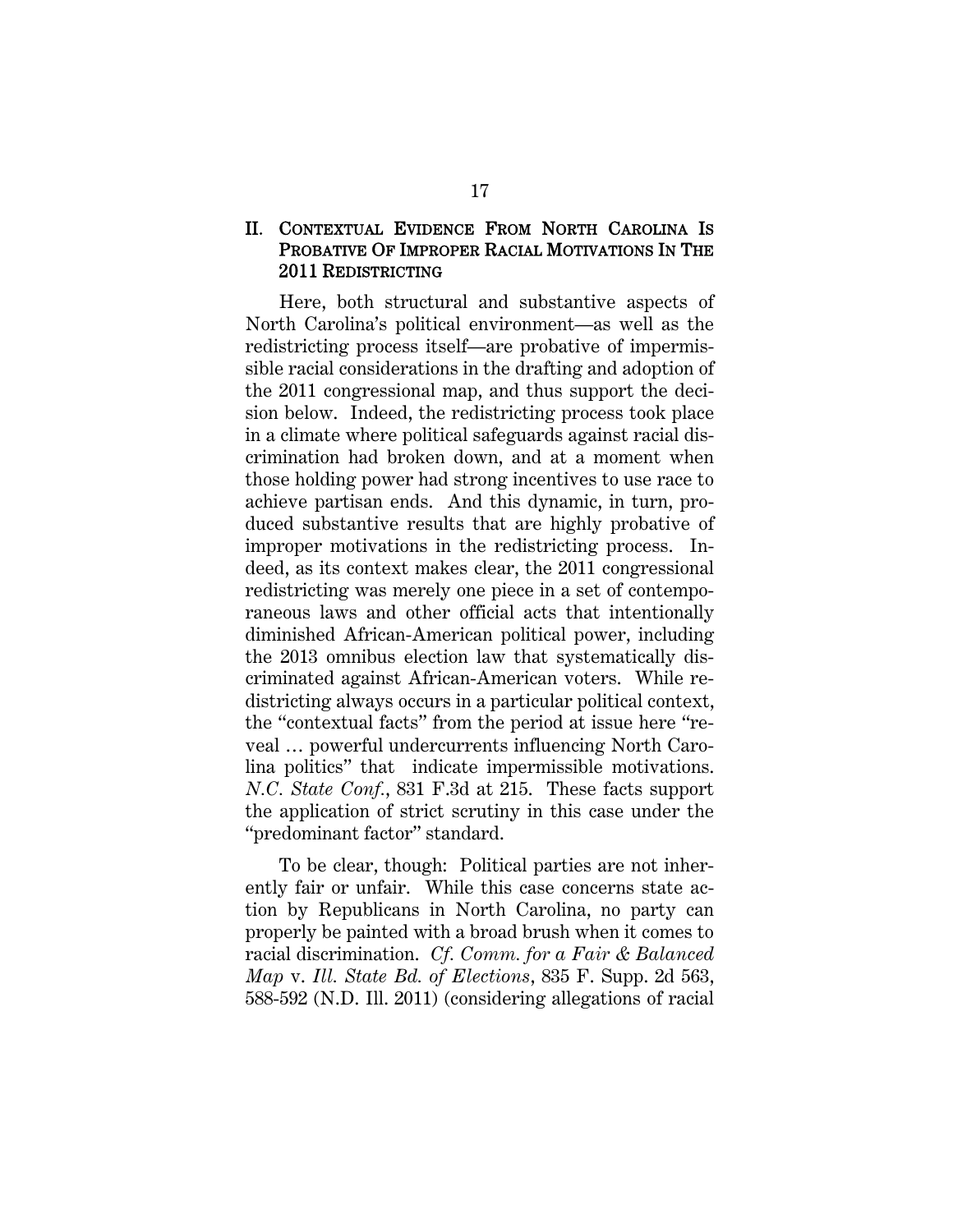gerrymander by Democrats who controlled the districting process). Parties are political institutions that respond to the dynamics of a particular jurisdiction and moment. But where a party exploits its political dominance by making concerted efforts to recast the structure of the political process, through redistricting and other means, the Constitution does not shield state action that is taken with a discriminatory purpose simply because it has a partisan valence. *Cf*. *LULAC*, 548 U.S. at 441-442 ("The State chose to break apart a Latino opportunity district to protect the incumbent congressman from the growing dissatisfaction of the cohesive and politically active Latino community …. [T]he State must be held accountable for the effect of these choices in denying equal opportunity to Latino voters.").

#### A. Statewide Political Dynamics Are Probative Of Impermissible Racial Considerations In The 2011 Redistricting

The political dynamics of North Carolina around the time of the 2011 redistricting are probative of improper racial motivations. These dynamics created strong incentives for those in power to use the political process to disadvantage African-American voters and include several mutually reinforcing trends. Intense partisan competition over thin margins and an increasingly large and mobilized African-American population made African Americans a more potent political force in North Carolina precisely at a juncture when control of legislative power and congressional seats hung in the balance. At the same time, African Americans in North Carolina had a uniquely strong identification with the Democratic Party, which had experienced historic setbacks in the 2010 elections that immediately preceded the 2011 redistricting, losing both chambers of the Assembly for the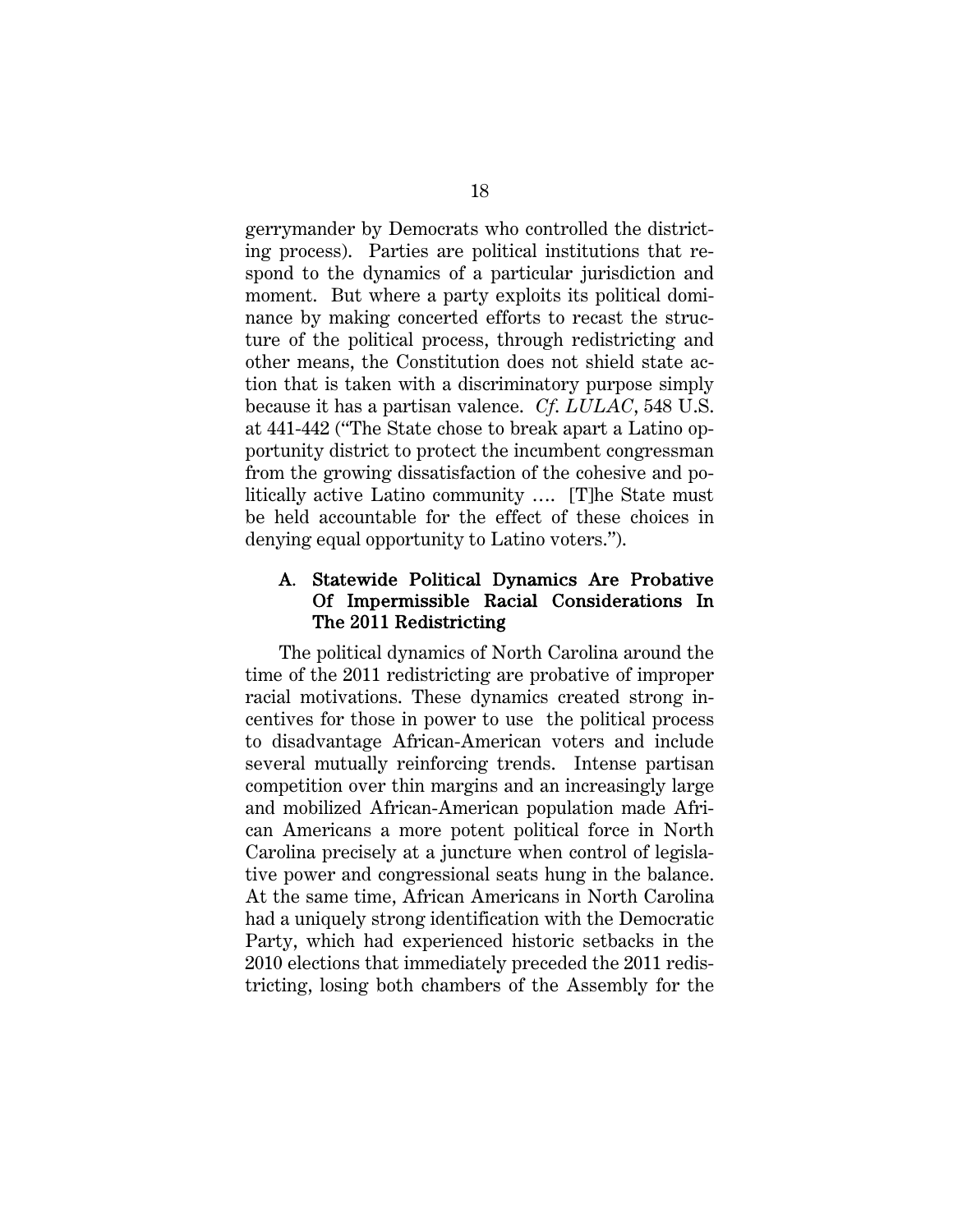first time since Reconstruction. This meant that those who suddenly found themselves in control of the 2011 redistricting process had strong partisan motivations to discriminate on the basis of race to gain partisan advantage, and few if any political barriers preventing them from doing so. *Cf. LULAC*, 548 U.S. at 440.

*1. Single-party control of a hotly contested twoparty state:* Over the last decade, partisan competition in North Carolina has been particularly volatile, with statewide results, as well as control of a number of congressional and state-legislative seats, turning on narrow margins at the ballot box.

In 2008, defying a widespread belief that North Carolina was fundamentally Republican-controlled for purposes of statewide races, Sen. Barack Obama secured a narrow victory in the presidential election, and Democrat Beverly Perdue won the governorship. *See* Kromm, *Election 2008: How Did Obama Win NC?*, Facing South (Nov. 7, 2008). The race featured the highest voter turnout in North Carolina's modern history, including historic levels of turnout among registered African-American voters. *See* Democracy North Carolina, *Republicans, African Americans, Women and Seniors Post Highest Turnout Rates in North Carolina* (Dec. 19, 2012).

However, just two years later, the tables turned dramatically as the Republican Party claimed majorities in both houses of the state's General Assembly for the first time since Reconstruction and on the eve of the state's post-census congressional redistricting. *See* Balz, *The GOP Takeover in the States*, Wash. Post, Nov. 13, 2010. Single-party control over the legislative process meant that there would be fewer checks and balances when it came to redistricting and election legislation. Moreover, under North Carolina law, there is no guber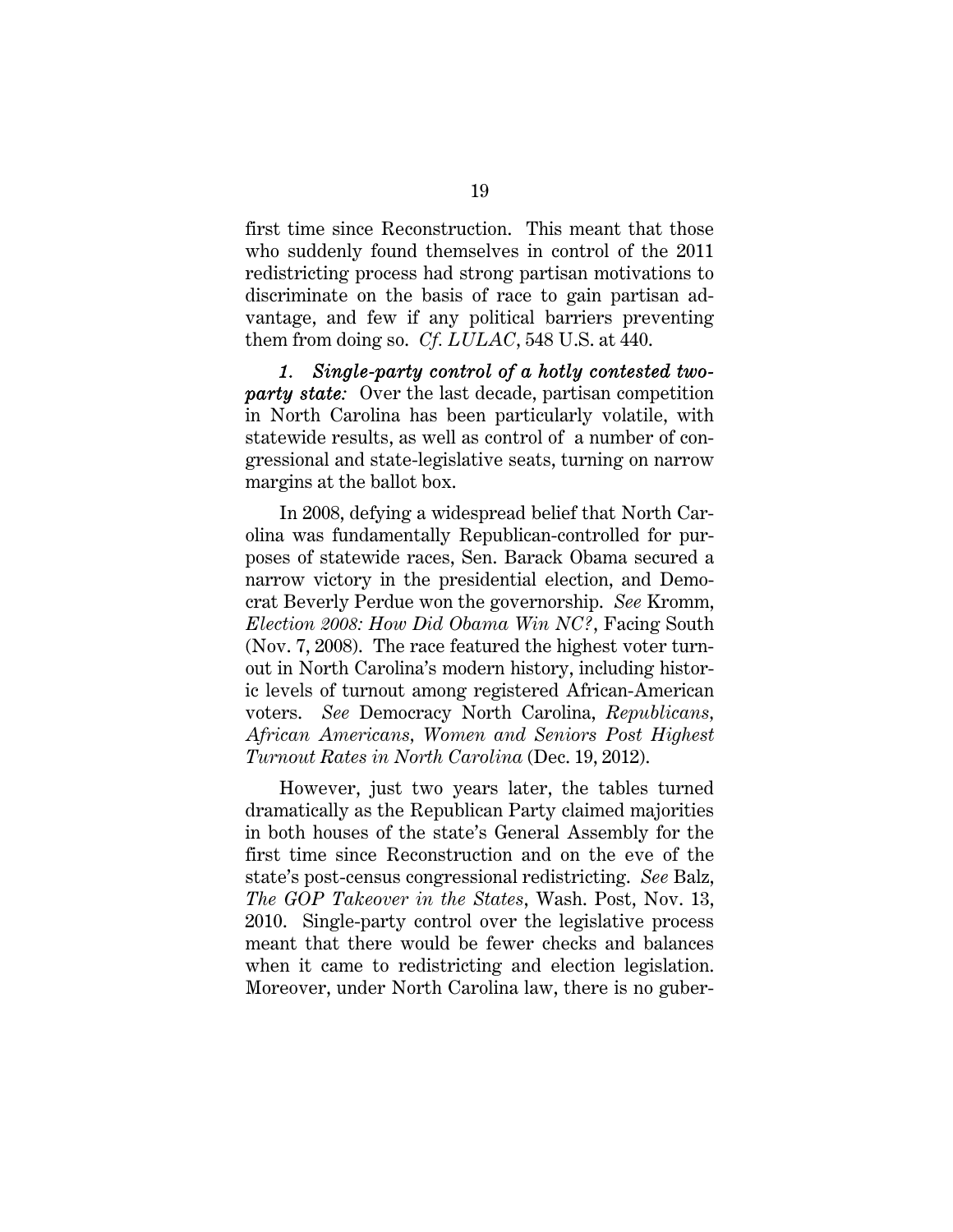natorial veto over redistricting bills—a rare structural provision that removed a key potential check from the political process.<sup>2</sup> See N.C. Const. art. II, § 22(5). The redistricting at issue here took place in the wake of the elections of 2008 and 2010, which featured high turnout and numerous close races. The rapid shifts in power amidst hotly contested elections raised the political stakes of changes to electoral ground rules—including redistricting—in advance of the next election.

*2. Shifting demographics:* While North Carolina's volatile two-party system resulted in single-party control of the General Assembly in 2010, the parties' struggle for control around the time of redistricting occurred against the backdrop of substantial demographic changes. The absolute numbers and the relative vote share of key constituencies for the Democratic Party— African Americans, transplants, and urbanites dramatically increased in the years leading up to the redistricting period. *See* Hood & McKee, *What Made North Carolina Blue? In-Migration and the 2008 North Carolina Presidential Vote*, 38 Am. Pol. Research 266, 267-268 (2010). Over the course of the 1990s and 2000s, North Carolina grew larger, more urban, and more racially and ethnically diverse, with the white share of its population declining from 75% to 65%. *See* CensusScope, *North Carolina*: *Analysis of U.S. Decennial Census Data through 2010*; Rural Policy Research Institute, *Demographic and Economic Profile: North Carolina* (updated June 2006). Especially given the competitive state of the two-party system and substantial volatility in election results, Republicans at the time of the

<sup>2</sup>  $^{2}$  By the time of the omnibus election law was passed in 2013, *see infra* Part II.C.1, Governor Patrick McCrory had replaced former Governor Beverly Purdue, extending single-party control to North Carolina's executive branch.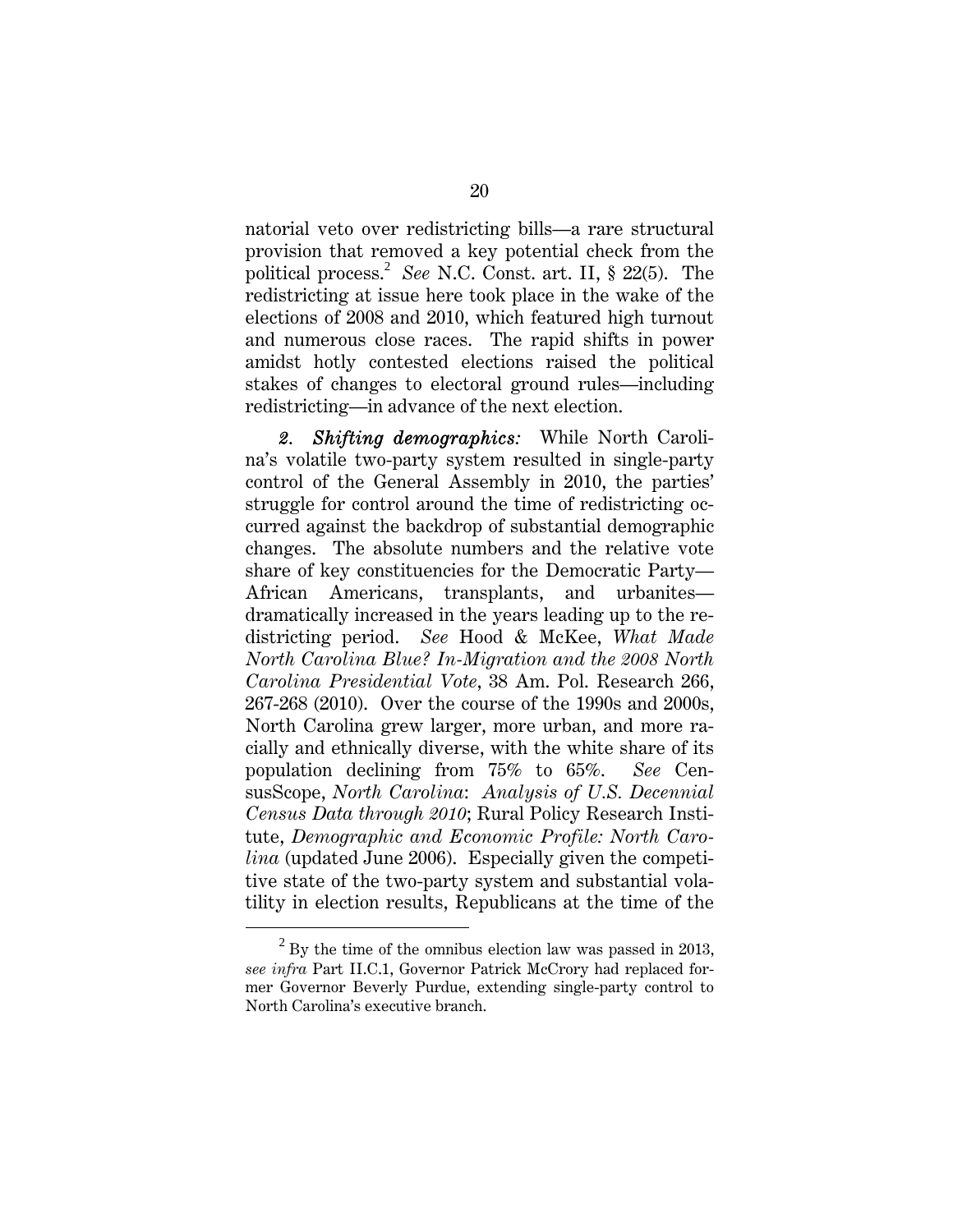redistricting had an urgent incentive to address these larger demographic shifts, either by appealing to growing, traditionally Democratic constituencies, or by some other means, in order to make their new majority position sustainable.

*3. Overlapping racial and partisan identities:*  African Americans in North Carolina identify overwhelmingly with the Democratic Party. *See, e.g., Harris*  v. *McCrory*, 159 F. Supp. 3d 600, 637 n.8 (M.D.N.C. 2016) (assuming "the high correlation between the Democratic vote and the African-American vote"). Indeed, "'in North Carolina, African-American race is a better predictor for voting Democratic than party registration.'" *N.C. State Conf.*, 831 F.3d at 218.<sup>3</sup>

More importantly, by 2011 African Americans were not only a large and loyal demographic constituency, but also an increasingly organized and mobilized one, registering and turning out in unprecedented numbers to drive a Democratic wave in 2008, and buoying Democratic candidates in subsequent years despite declines in participation from other key Democratic constituencies. *Cf*. Kromm, *Election 2008, supra*. With statewide races such as the 2008 and 2012 presidential elections decided by narrow margins, the increasingly organized African-American vote was becoming more important than ever in deciding numerous elections. Even a small decline in

 $\frac{1}{3}$  $3$  Eighty-four percent of African-American voters in North Carolina are registered as Democrats. Democratic presidential candidates won 85 percent of the black vote in North Carolina in 2004, 95 percent in 2008, and 96 percent in 2012. *See Election 2004*, CNN; *President Exit Polls – President 2012*, N.Y. Times. In the 2014 mid-term elections, 96 percent of African Americans voted for Democratic Senate incumbent Kay Hagan. *North Carolina Senate Results—2014 Election Center*, CNN (Nov. 5, 2014).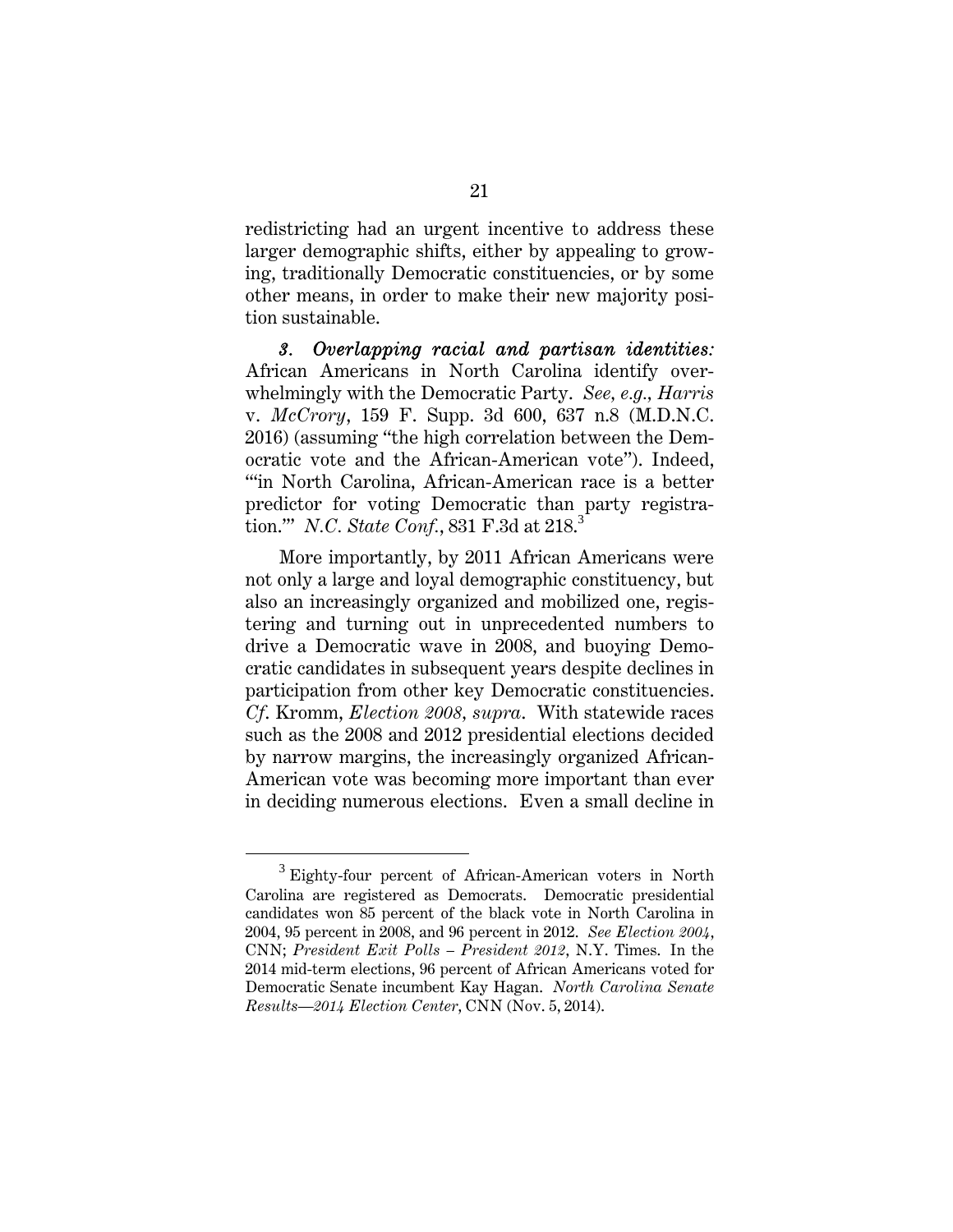the African-American vote portended potentially large swings in election results.

But African-American voters' uniquely strong identification with the Democratic Party also left them vulnerable. Under the one-party partisan dynamic that prevailed during the 2011 redistricting period, there was no structural political incentive for Republican legislators who controlled the process to take African-American voters' interests into account when making decisions—let alone scrutinize those decisions for racially discriminatory intent or effects—because those legislators' election and re-election did not depend on the African-American vote. At the same time, African Americans were, more than any other group, perceived as Democratic voters with the ability to swing tight races. Furthermore, because white voters in urban North Carolina had split partisan allegiances, legislators would struggle to target Democrats without resorting to the tool of discrimination against African Americans.

Under this combination of demographics and specific partisan dynamics, targeting an identifiable and singularly Democratic-leaning racial group for political suppression—using race "as a proxy for political characteristics" in redistricting, *Bush*, 517 U.S. at 968—would have made tactical sense for those in power. Indeed, the Fourth Circuit recognized that precise incentive structure at work two years later in the passage of North Carolina's 2013 omnibus election law by a similarly composed state legislature:

[T]he General Assembly … certainly knew that … , in recent years, African Americans had begun registering and voting in unprecedented numbers. Indeed, much of the recent success of Democratic candidates in North Carolina re-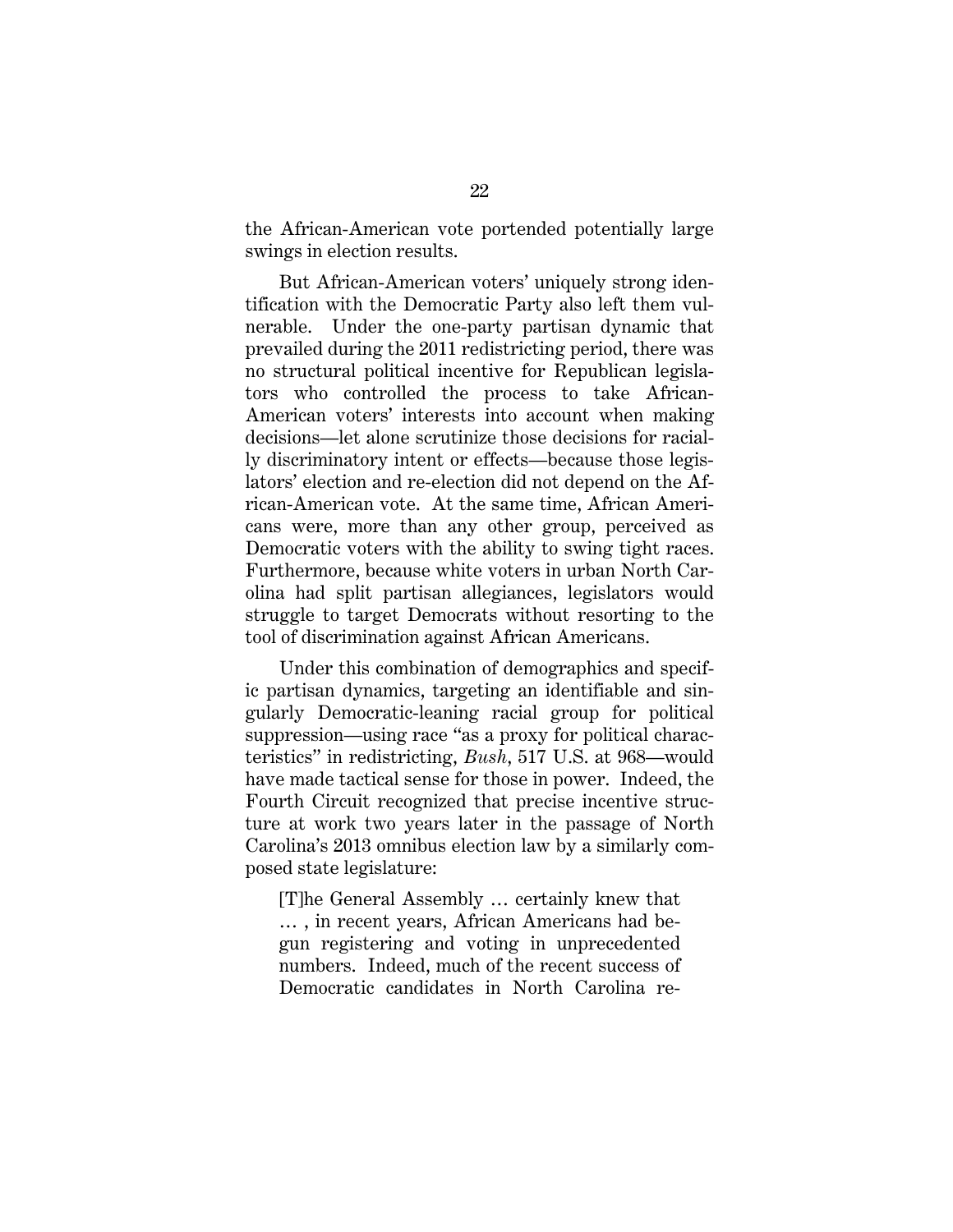sulted from African American voters overcoming historical barriers and making their voices heard to a degree unmatched in modern history.

#### *N.C. State Conf.*, 831 F.3d at 225-226.

Of course, this highly particular dynamic alone might not be enough to raise the specter of discrimination. But the fact that those with control over North Carolina's 2011 redistricting process had both the motive and the opportunity to target African-American voters just as their political power was on the increase, and faced few obstacles from within the political process to doing so, is plainly probative of the ultimate question of discriminatory intent, particularly when taken together with other evidence.

#### B. The Redistricting Process Shows The Influence Of Impermissible Racial Considerations

The probative value of the contextual evidence discussed thus far is only heightened by evidence of how the redistricting process itself worked in actuality. Appellees discussed much of this evidence in their brief. *See* Br. at 7-31. The viewpoints of the African-American community, its representatives, and their allies were minimized at every stage, even after they protested the racially discriminatory nature of the redistricting plans. These procedural flaws ultimately resulted in district maps, including both the one at issue here and the state's House and Senate map, that were struck down as unconstitutional racial gerrymanders. *See Harris* v. *McCrory*, 159 F. Supp. 3d 600 (M.D.N.C. 2016), *juris. stmt. filed*, No. 16-166 (U.S. Aug. 5, 2016); *Covington* v. *North Carolina*, --- F.R.D. ----, 2016 WL 4257351 (M.D.N.C. Aug. 11, 2016). These circumstances particularly in connection to the structural factors dis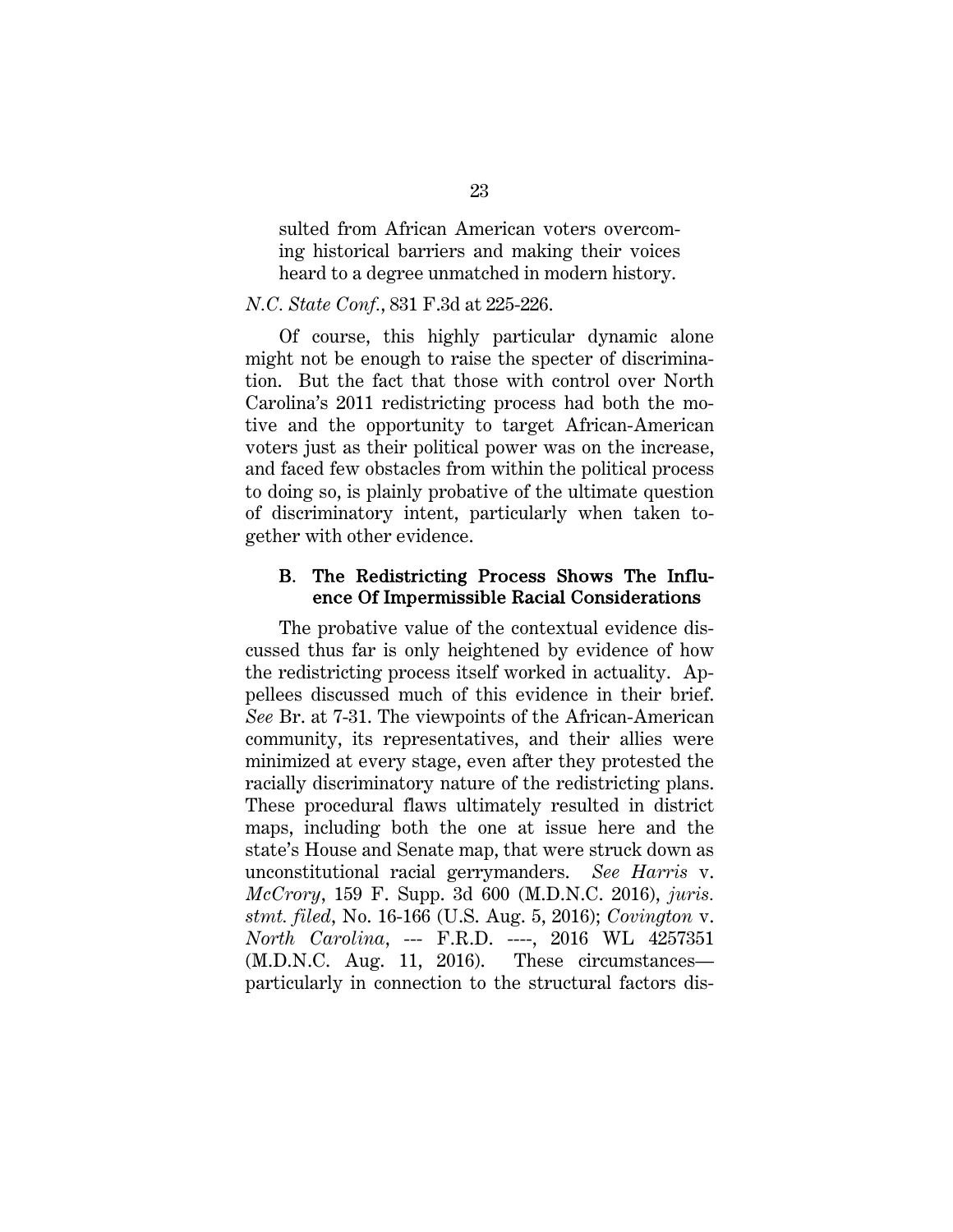cussed above and the additional substantive features discussed below—are further probative of the predominant motive behind North Carolina's 2011 redistricting and further confirm the conclusions of the court below.

The initial redistricting plans were developed in secret: The Assembly's redistricting consultant "never received instructions from any legislator other than" the Assembly's two leaders, both of whom were Republicans, "never conferred" with Democratic Congressmen who represented the two majority-minority districts in the state, "and never conferred with the Legislative Black Caucus (or any of its individual members) with respect to the preparation of the congressional maps." *Harris*, 159 F. Supp. 3d at 607.

Once the first draft congressional map went public, a mere three weeks before the final map's passage, JA1042, the Assembly's work was subject to consistent criticism for its perceived racialized biases and other procedural shortcomings. Democratic members of the Assembly—including several prominent African-American Democrats—and members of Congress condemned the draft map for drawing district lines solely on the basis of race, diluting African-American votes, or cramming African-Americans into "racial ghettos." JA643-644, 707-710, 724-725, 843-844, 1061. Assembly leaders ignored these objections. JA732-733, 843-844; *cf.*   $JA625-626.<sup>4</sup>$ 

 $\overline{4}$ <sup>4</sup> The Republican legislative leaders who oversaw the redistricting process stated that elements of their plans were based on the privately stated preferences of the two Democratic Congressman whose districts are at issue in this appeal. *See, e.g.*, JA1045. But the congressmen quickly and repeatedly contested these statements. JA709, 1064, 1193.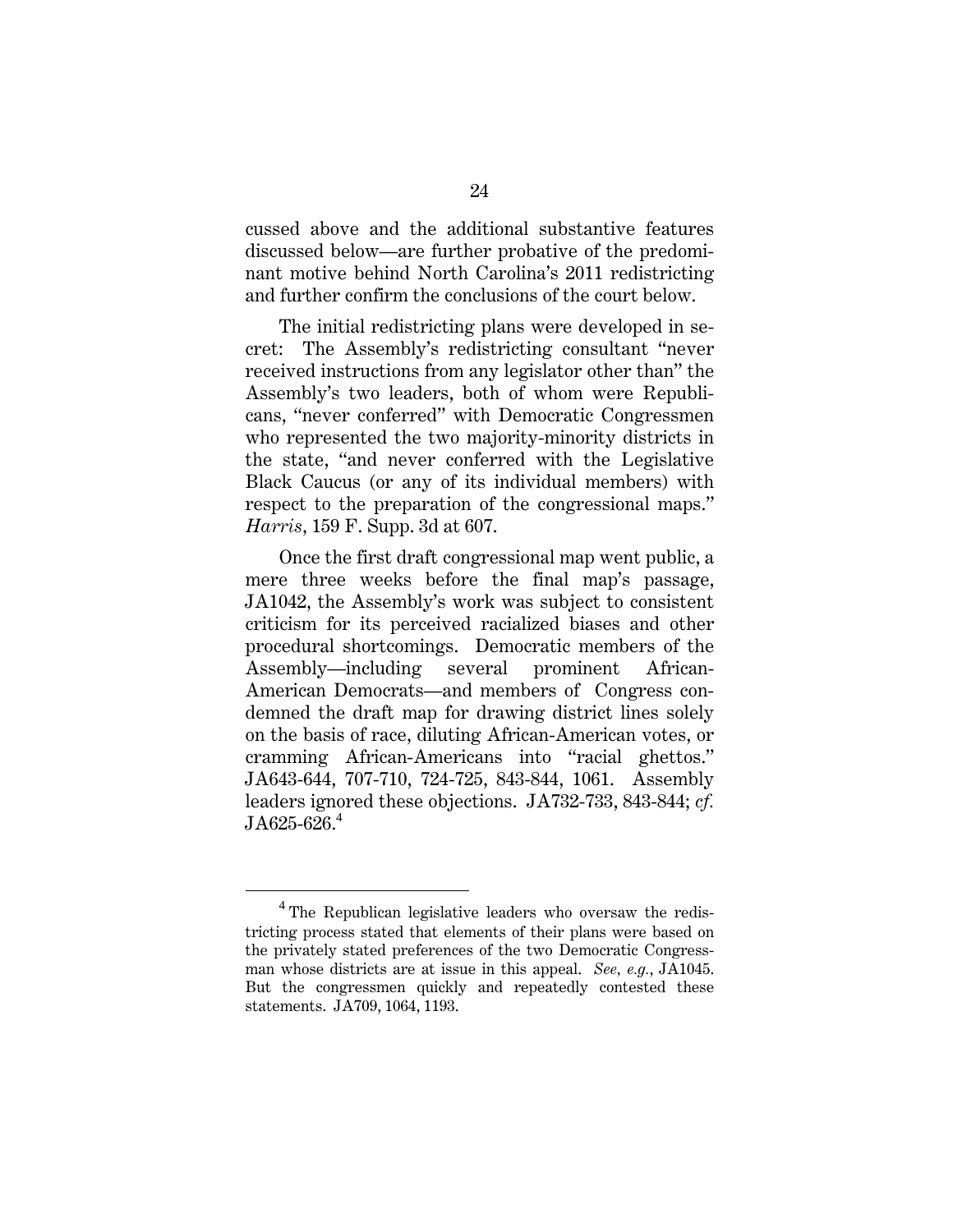Legislators raised similar concerns during the debates surrounding the draft map for the State Senate. *E.g.*, JA747-759, 788-789, 798, 834. One senator urged legislators not to "resegregate our state." JA756-757. Another told his colleagues, "I've heard the NAACP, I've heard voters from all over this state, I have heard all of the minority members of this Senate, speaking with one voice about the … map, and it is falling on deaf ears." JA798. Both maps were passed anyway, and were subsequently declared unconstitutional, in whole or in part, because of infirmities stemming from race. A threejudge panel ruled that North Carolina's 2011 legislative redistricting plan was unconstitutional, on the ground that 28 different districts were improper racial gerrymanders. *Covington*, 2016 WL 4257351, at \*1.

The process of creating these maps, and the fact that the 2011 congressional map's state counterpart was *also* held unconstitutional due to racial gerrymandering, support the panel's conclusion in this case. The political and legislative context surrounding North Carolina's 2011 redistricting make it clearer still that the assembly was motivated by impermissible discriminatory intent.

#### C. Racially Discriminatory Laws And State Action From The Same Period As The 2011 Redistricting, Are Also Probative Of Discriminatory Intent

Other discriminatory official acts during the same time period—especially the 2013 "omnibus" voting law, which was subsequently held unconstitutional based on evidence that it methodically and intentionally disadvantaged African-American voters—are also highly probative of improper racial intent in North Carolina's 2011 redistricting. Indeed, in the space of only a few years, the North Carolina General Assembly passed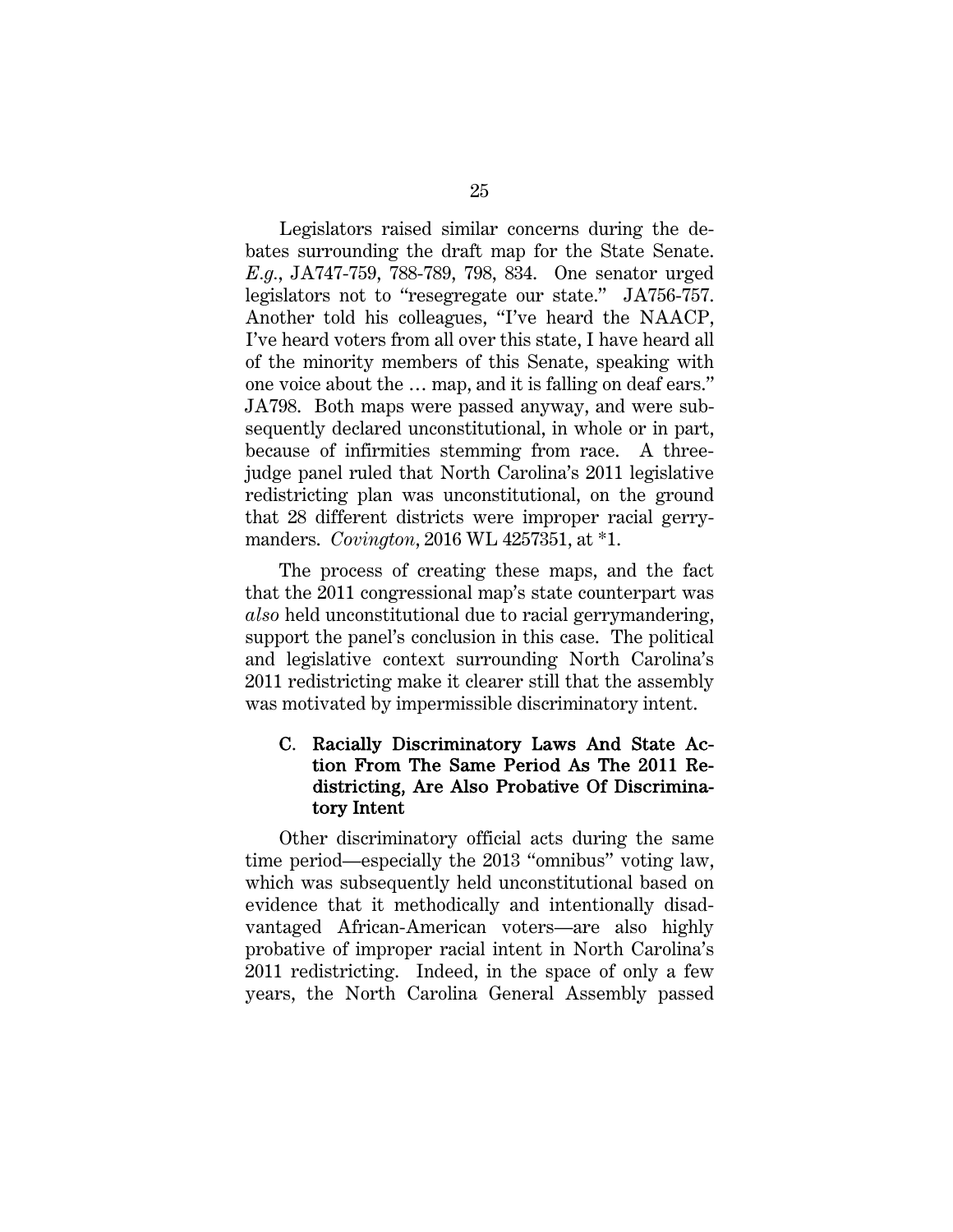several pivotal, statewide voting laws targeting African-American voters. This legislation and other contemporaneous state actions are evidence of a political climate in which racial discrimination, incentivized by the underlying political dynamics, flourished.

*1. The omnibus bill:* North Carolina's 2013 "omnibus" voting law, which followed only two years after the redistricting plan at issue here, was the most restrictive voting law enacted in North Carolina since 1965, when the Voting Rights Act was passed to stamp out such abuses. *N.C. State Conf.*, 831 F.3d at 227. The omnibus bill instituted a strict voter identification requirement and restricted early voting, same-day voter registration, out-of-precinct voting, and preregistration systematically rolling back reforms that legislative data showed increased African-American voting power, and instituting restrictions that curtailed it. *Id.* at 216-218. The Fourth Circuit struck down the omnibus law this past July for intentional racial discrimination in a decision noting that the law targeted African-American voters "with almost surgical precision." *Id.* at 214.

Numerous aspects of the omnibus law indicated a calculated discriminatory purpose. The Assembly's leadership announced their intention to enact the law the day after this Court freed North Carolina from the Voting Rights Act's longstanding preclearance requirements in *Shelby County* v. *Holder*, 133 S. Ct. 2612  $(2013)$ . *See N.C. State Conf.*, 831 F.3d at 214.<sup>5</sup> More

 $\frac{1}{5}$  $5$  Between 1980 and 2013, "the Department of Justice issued over fifty objection letters to proposed election law changes in North Carolina—including several since 2000—because the State had failed to prove the proposed changes would have no discriminatory purpose or effect." *N.C. State Conf*., 831 F.3d at 224 (internal citations omitted). The General Assembly played a significant role in the passage of the majority of laws to which the Department of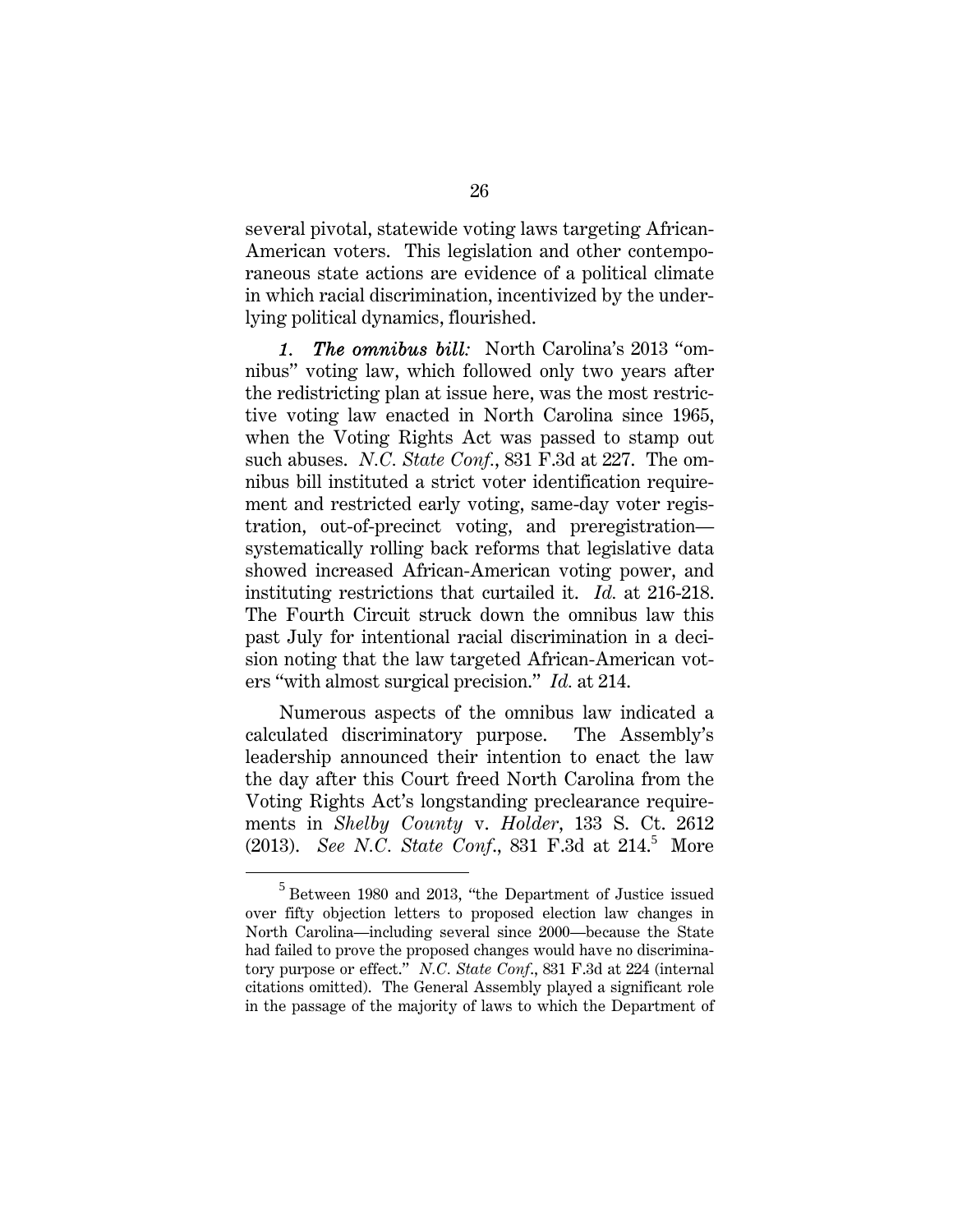brazenly, before passing the bill, the General Assembly requested data—disaggregated by race—on many of the restrictions it was considering implementing. The Assembly only included in the bill measures that would disproportionately impair African Americans' voting rights—and where the data showed that one of the proposed measures would have disproportionately affected white voters, the General Assembly scrapped it. *N.C. State Conf.*, 831 F.3d 230. The Assembly passed the bill in a "hurried" process "strongly suggest[ive] of an attempt to avoid in-depth scrutiny," and on "strict partyline votes." *Id*. at 228. African-American legislators, who did not support the bill, were not included in negotiations, and complaints from the African-American community were ignored. *See* Wan, *Inside the Republican Creation of the North Carolina Voting Bill Dubbed the "Monster" Law*, Wash. Post, Sept. 2, 2016. Unsurprisingly, the omnibus law had a significant impact on African Americans' ability to vote in the 2014 election and the 2016 primaries. *See* The Thurgood Marshall Institute at LDF, *Democracy Diminished: State and Local Threats to Voting Post*-Shelby County *v.* Holder 24- 25 (2016).

For all of these reasons—the timing of the bill's introduction and its rushed passage, the legislature's specific knowledge of the racially disproportionate impact the restrictions would have, North Carolina's history of

 $\overline{a}$ 

Justice objected. *See id*. In addition, during that same period, "private plaintiffs brought fifty-five successful cases under § 2 of the Voting Rights Act," of which ten resulted in opinions "finding that electoral schemes in counties and municipalities across the state had the effect of discriminating against minority voters." *Id*. The other forty-five cases were "settled favorably for plaintiffs out of court or through consent decrees that altered the challenged voting laws." *Id*. This extensive history of discriminatory voting laws is also probative of racial intent with respect to the 2011 redistricting.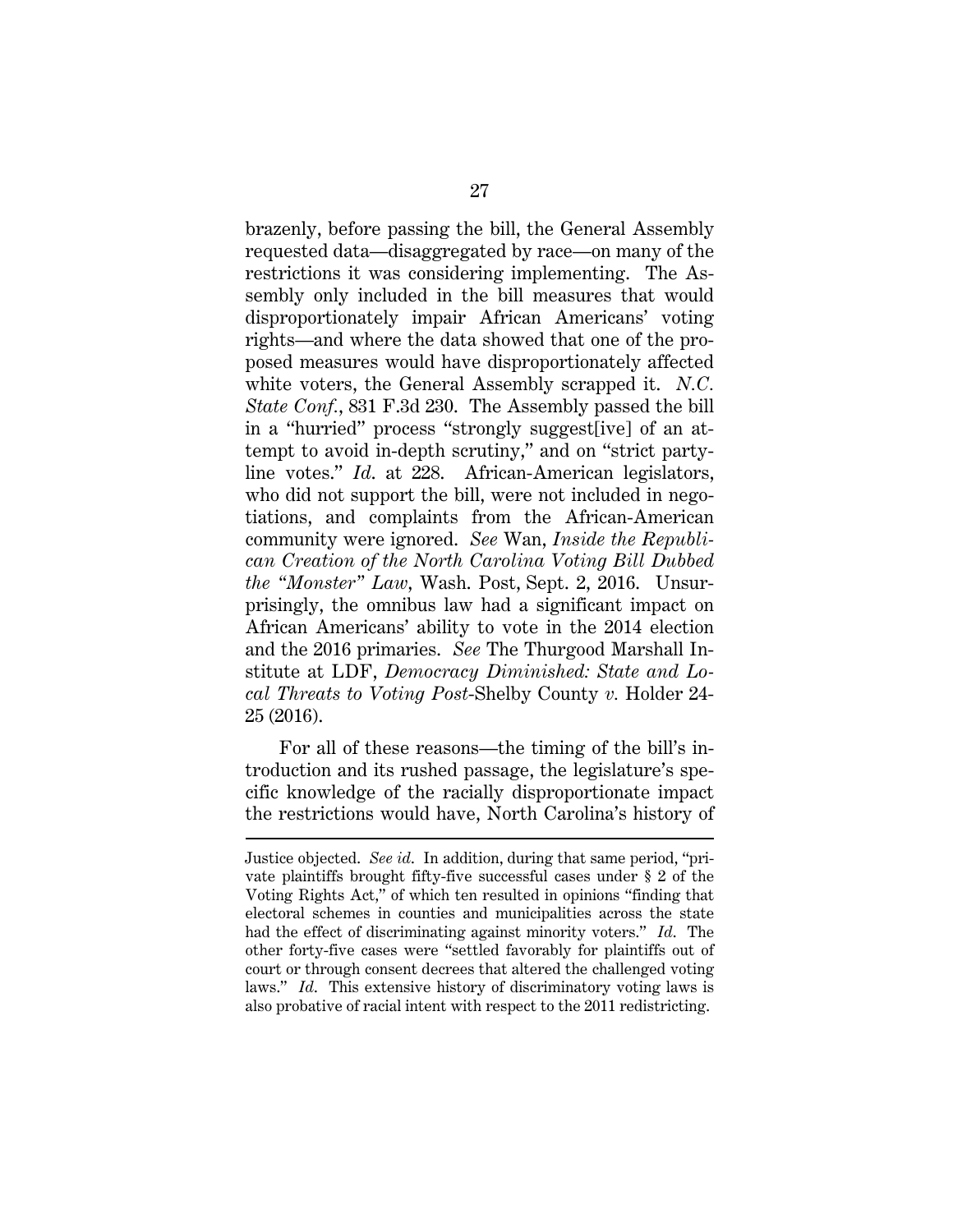racial discrimination in voting, as well as the structural incentives discussed above, *supra* Part II.A—the Fourth Circuit held that the Assembly had "enacted the challenged provisions of the law with discriminatory intent." *N.C. State Conf.*, 831 F.3d at 214-215. The history of the 2013 omnibus bill is highly probative of racial intent with respect to the 2011 redistricting, which was passed during the same period, by the same legislative leaders, and in response to the same underlying partisan dynamics. *Cf. LULAC*, 548 U.S. at 440.<sup>6</sup>

*2. Targeting African Americans for votingrelated state action:* In addition to Assembly legislation, African-American voters in North Carolina have been subjected to other forms of discriminatory official action aimed at suppressing their ability to vote. These discriminatory practices manifested at many levels of the government, from local election boards to state-level bureaucracies. This widespread course of official conduct is further evidence of discrimination by state actors. As such, this evidence is also probative of the Assembly's intent with respect to the 2011 redistricting.

<sup>6</sup>  $<sup>6</sup>$  In addition to voting and election laws that have since been</sup> struck down as unconstitutional, the Assembly enacted other legislation during the same period that disadvantaged African Americans. One example is the repeal of North Carolina's Racial Justice Act, which was designed and successfully used by a number of predominantly African-American criminal defendants to combat racial discrimination in criminal sentencing. *See* Severson, *North Carolina Repeals Law Allowing Racial Bias Claim in Death Penalty Challenges*, N.Y. Times, June 5, 2013. The Assembly also reduced public benefits disproportionately relied upon by African Americans, including unemployment and Medicaid. *See* Rogers, *North Carolina's Unemployment Experiment is a Failure*, Charlotte Observer, Feb. 23, 2016; Porter-Rockwell, *Minorities More Likely to Fall into ACA Coverage Gap*, North Carolina Health News (Apr. 21, 2014).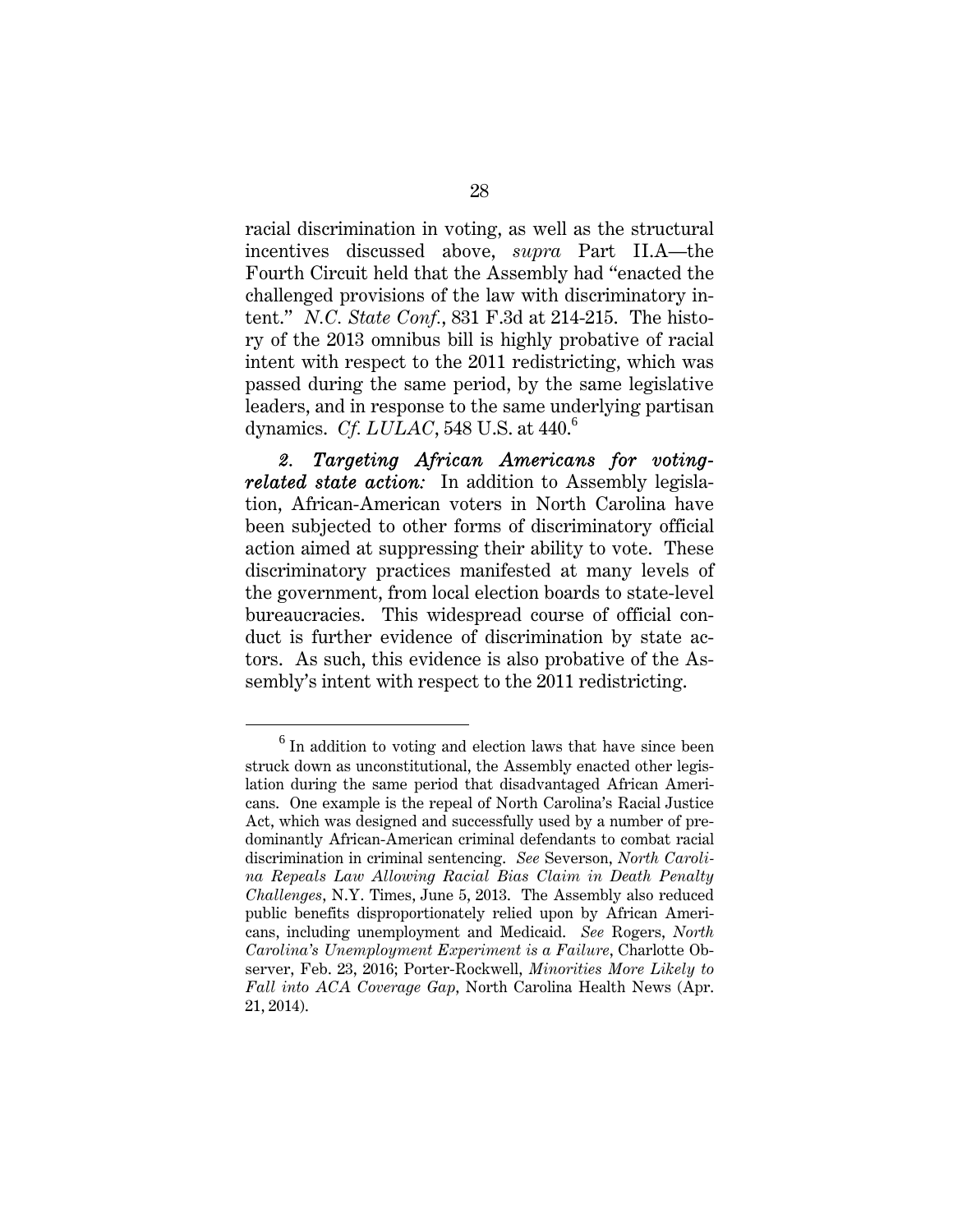Three examples are particularly relevant here. *First*, in the run-up to this year's general election, numerous county election boards attempted to reinstate early-voting restrictions that the Fourth Circuit had struck down as intentional racial discrimination only two months prior. Nine of the twenty-one counties that offered Sunday voting in 2012 proposed eliminating it for 2016. *See* Campbell, *Early Voting Reduced in 23 NC Counties; 9 Drop Sunday Voting After NCGOP Memo*, Raleigh News & Observer, Sept. 6, 2016. Similarly, 23 counties, including "the three counties with the highest percentages of black residents," proposed reducing early-voting hours from 2012 levels. *Id*.; Wilson, *North Carolina Early-Voting Cuts Could Dampen Black Vote*, The Hill (Sept. 7, 2016).

Only after a contentious eleven-hour special session involving the review of 33 contested plans—and under threat of further litigation by civil rights organizations—did the State Board of Elections reverse many of the county plans. *See* Wines, *North Carolina Elections Board Settles Fight Over Voting Guidelines*, N.Y. Times, Sept. 9, 2016; Tomsic, *State Board Settles Early Voting Fights in Mecklenburg, Other Counties*, WFAE (Sept. 9, 2016); Whisenant, *Board of Elections Expands Early Voting in Wake County*, WNCN (Sept. 8, 2016).

*Second*, in the spring of 2014, the Executive Director of the North Carolina State Board of Elections announced plans to investigate hundreds—and potentially tens of thousands—of voters for potential criminal prosecution after they had been flagged as "double voters" by an interstate data-gathering project. *See* Gannon, *NC Election Officials Identify Hundreds of Cases of Potential Voter Fraud*, Charlotte Observer, Apr. 2, 2014. Critics have condemned the program's basic methodology as inherently biased against "black, Hispanic, and Asian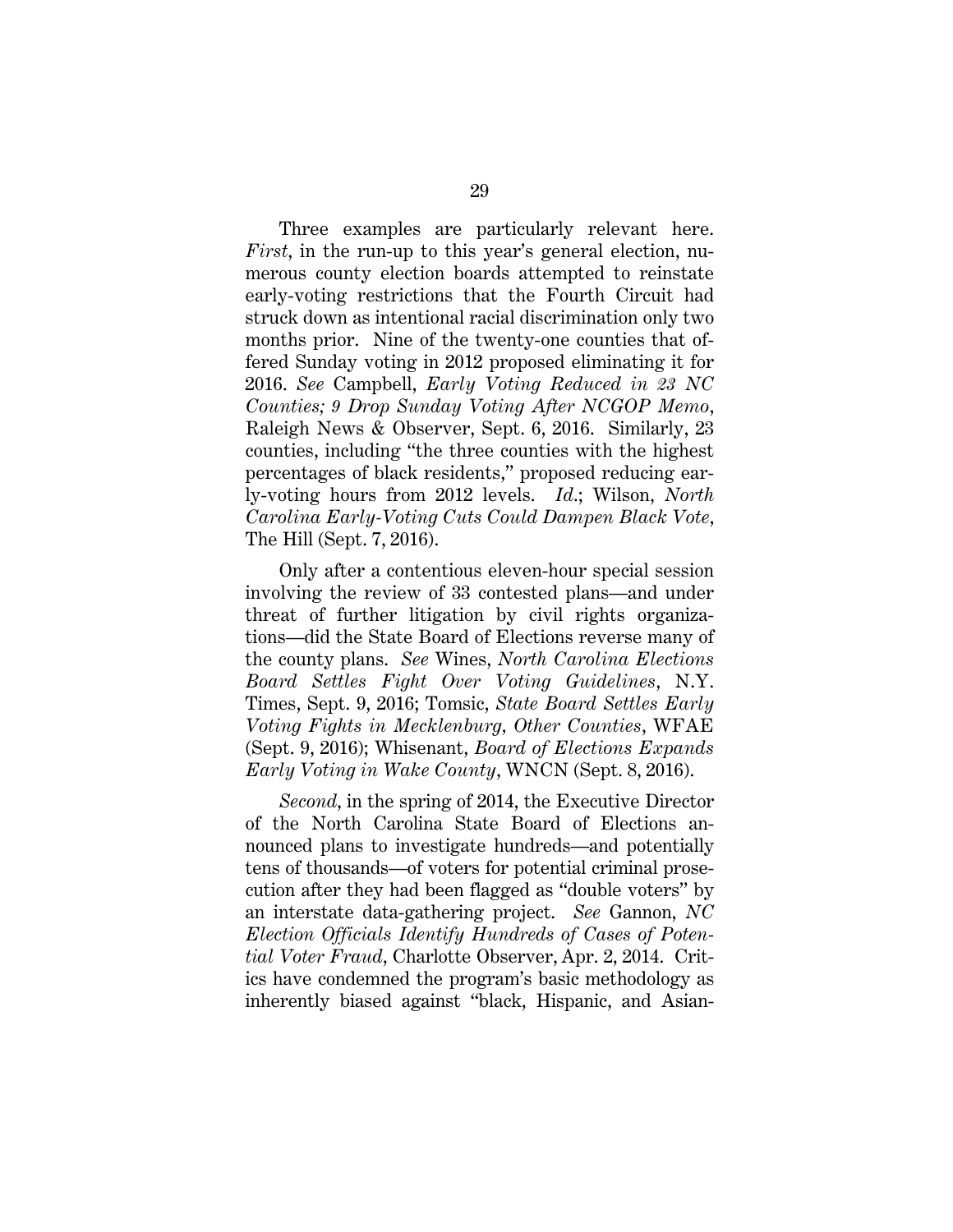American voters," given the commonality of surnames within those groups. *See* Flanagin, *Is It Voter Fraud Or Voter Suppression In 2014*, N.Y. Times, Oct. 31, 2014.

*Third,* North Carolina also has been criticized indeed, sued—for alleged failures to comply with the National Voter Registration Act, 42 U.S.C. §§ 1973gg *et seq.*, which requires certain state agencies to provide voter registration services. *See* Compl., *Action NC* v. *Strach*, No. 1:15-cv-1063 (M.D.N.C. Dec. 15, 2015), Dkt. 1. The NVRA is a disproportionately important source of registration opportunities for African-American voters, nationally and specifically in North Carolina. *See* U.S. Comm'n on Civil Rights, *Increasing Compliance with Section 7 of the National Voter Registration Act* 15 (Aug. 2016). These agencies' alleged failure to follow the NVRA raises strong concerns that African-American registration is being disproportionately depressed.

All of these official acts demonstrate the continuing power of the political dynamics that influenced the 2011 redistricting and are further probative of a political environment in which African-American political rights are treated as less worthy of protection by the State.

\* \* \* \*

As this Court has long acknowledged, the predominant factor inquiry in racial gerrymandering cases is a sensitive one—and context can be particularly important in distinguishing between improper racial considerations, and other possible motives. Evidence regarding political dynamics and the broader legislative environment might support searching judicial review in one case, and deference to the political process in another.

Here, the broader context is highly probative of an intent to discriminate in the redistricting process on the basis of race, and to exploit the breakdown of political